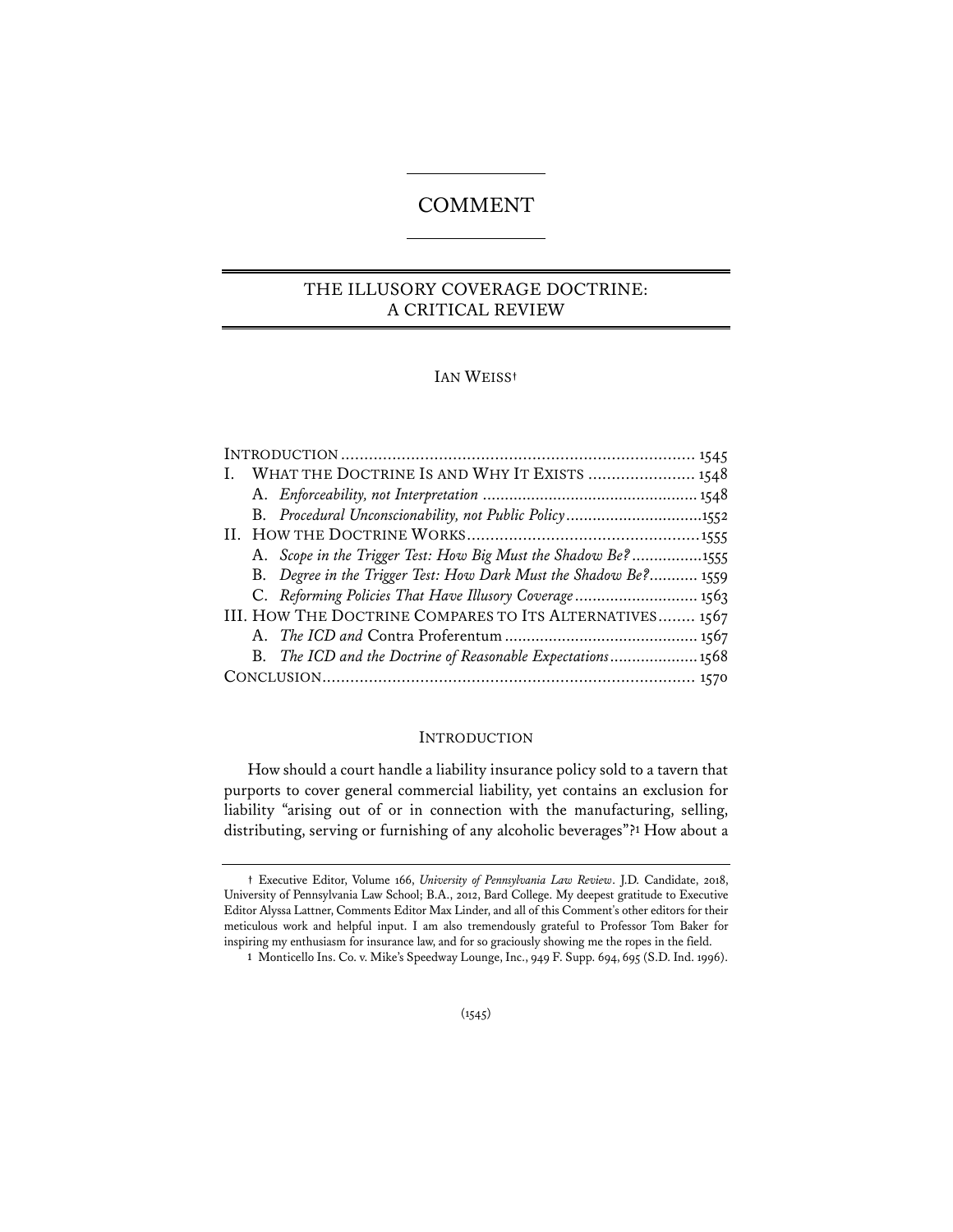liability insurance policy sold to DISH Network that contains an exclusion for liability "arising out of the ownership, operation or use of any satellite"?**<sup>2</sup>** Or how about one that purports to cover a business for its liability arising out of "discrimination," yet contains exclusions for discrimination that either violates a statute, is done knowingly or intentionally, is directed towards prospective, current, or wrongfully terminated employees, or is "committed on the basis of race, creed, color, sex, age or national origin"?**<sup>3</sup>**

In all three of those cases, the policyholders argued that it would be unfair for the court to enforce the exclusions**<sup>4</sup>** in their policies as they were written. Those exclusions, the policyholders argued, wiped out so much of the coverage that otherwise would have existed under the policies' insuring clauses**<sup>5</sup>** that the coverage would be practically worthless.**<sup>6</sup>** Thus, the courts were asked to analyze those policies under the doctrine known as the Illusory Coverage Doctrine (ICD). The ICD is implicated when an insurance policy is written in such a way that could give the policyholder the "illusion" that the policy covers risks that are not actually covered. The ICD is somewhat obscure, and no precise formulation of the doctrine has yet achieved predominance among American jurisdictions.

This Comment will discuss the status of the ICD in American insurance law, especially liability insurance law, and will also offer my own views as to how the doctrine can be best understood and refined. I will first argue that, while some courts have conceived of the issue of illusory coverage as an interpretive one related to *contra proferentum*, or as matter of "public policy," the ICD is best understood instead as a doctrine of enforceability whose function is to protect policyholders from procedurally unconscionable insurance policies.**<sup>7</sup>**

I will then address the questions of what standards are and ought to be used to determine whether an insurance policy "triggers" the ICD. In other

**7** Throughout this Comment, I will use the term "policyholders" to refer to all insureds—people who are insured by an insurance policy. This is simply so that the reader does not mix up "insurers" and "insureds."

**<sup>2</sup>** Dish Network Corp. v. Arch Specialty Ins. Co., 989 F. Supp. 2d 1137, 1153-54 (D. Colo. 2013), *aff 'd sub nom.* Dish Network Corp. v. Arrowood Indem. Co., 772 F.3d 856 (10th Cir. 2014).

**<sup>3</sup>** Jostens, Inc. v. Northfield Ins. Co., 527 N.W.2d 116, 117 (Minn. Ct. App. 1995).

**<sup>4</sup>** "An 'exclusion' is a term in an insurance policy that identifies a category of claims that is not covered by the policy." RESTATEMENT OF THE LAW OF LIAB.INS. § 32 (AM. LAW INST., Proposed Final Draft 2017).

**<sup>5</sup>** "An 'insuring clause' is a term in a liability insurance policy that grants insurance coverage." *Id.* § 31. I will occasionally use the term "coverage provision" to refer to the same thing.

**<sup>6</sup>** In *Mike's Speedway*, the court agreed with the policyholder that the "absolute liquor" exclusion rendered the tavern's general commercial liability insurance illusory. 949 F. Supp. at 702. Likewise, the court in *DISH Network* found that the "Satellite Exclusion" rendered DISH Network's coverage illusory, and thus that the exclusion was unenforceable. 989 F. Supp. 2d at 1153-54. In *Jostens*, the court did not disagree with the policyholder that its policy's exclusions "effectively swallow the general grant of discrimination coverage," but found that those exclusions were nonetheless enforceable because the policy still provided real coverage for other kinds of liability. 527 N.W.2d at 118-19.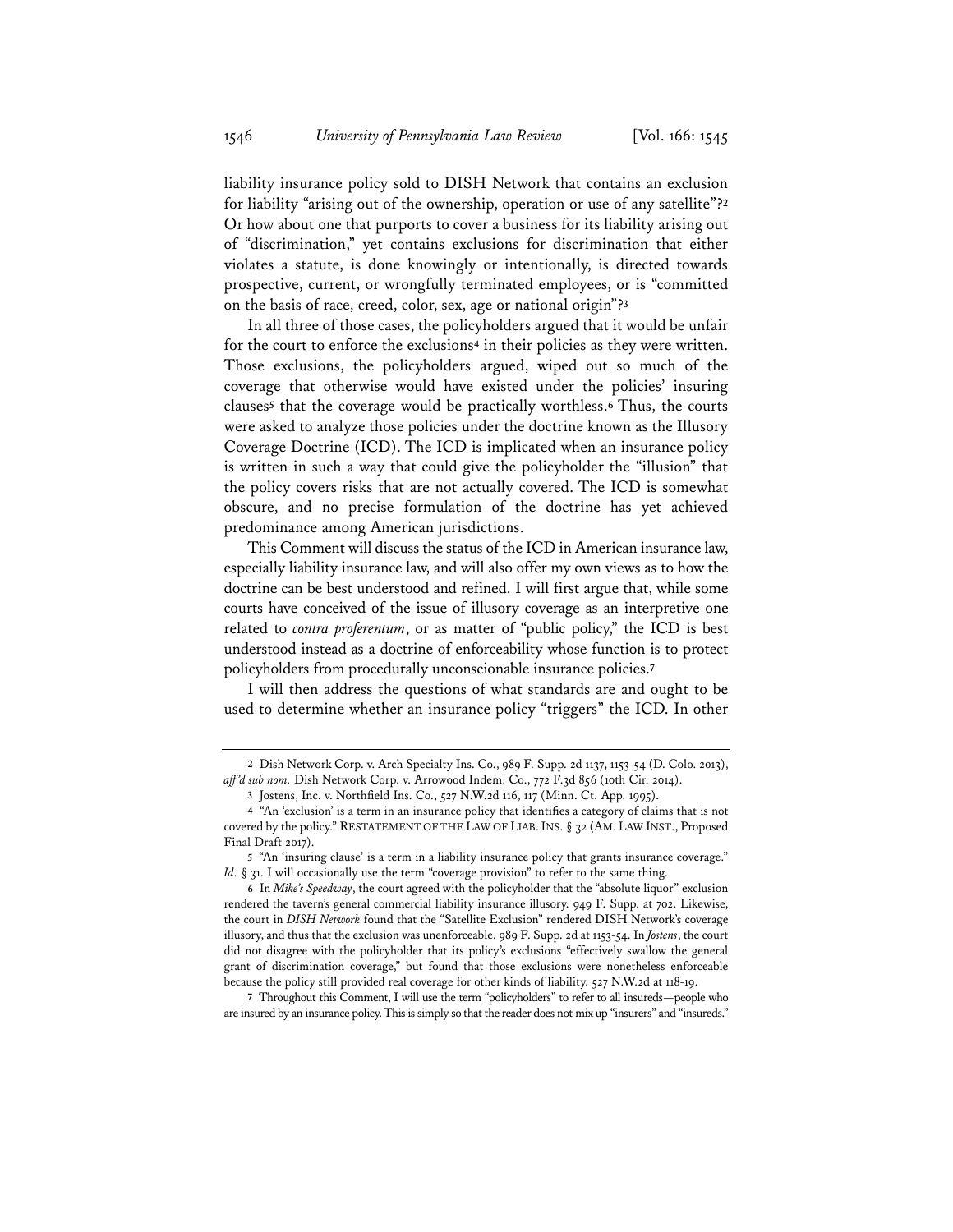words, how can we tell if an insurance policy features illusory coverage? My discussion of this issue will rely on a metaphor of shadows cast by exclusions upon the coverage that would otherwise exist. The shadow metaphor allows us to clearly visualize two distinct factors that could determine whether the ICD is triggered. The first, which I will call "scope," corresponds to the *size*  of the shadow: over *how much* insurance coverage must the exclusion's shadow extend before the ICD is triggered? The second, which I will call "degree," corresponds to the *darkness* of the shadow: does the coverage that falls beneath the exclusion's shadow disappear completely, or is there still some possibility that the policyholder will be able to use that coverage?

To clarify, consider a simple hypothetical liability insurance policy sold to the owner of private campgrounds. The policy has two insuring clauses: a Weather Clause granting coverage for weather-related injuries; and a Wildlife Clause granting coverage for wildlife-related injuries. Suppose further that the policy has a Lightning Exclusion removing coverage for injuries caused by lightning. The "scope" of the Lightning Exclusion would extend only to the coverage granted by the Weather Clause, not the Wildlife Clause. The "degree" to which the exclusion would eliminate the Weather Clause's coverage would be rather low, since lightning comprises only a small proportion of weather-related risks. Thus, we should envision the Lightning Exclusion casting a faint shadow upon the coverage granted by the Weather Clause.

Now suppose instead that the policy had a Serious Injury Exclusion, removing coverage for injuries from which the victim does not recover within twenty days. The scope of this exclusion would extend to the coverage granted by the Weather Clause and the Wildlife clause, since victims of both weather- and wildlife-related injuries can take longer than twenty days to recover. The degree to which the exclusion would eliminate coverage would be relatively high, since most injuries that generate lawsuits are too serious to recover from within twenty days. Thus, the Serious Injury Exclusion would cast a dark shadow over the coverage granted by both of the policy's insuring clauses.

With respect to scope, I will conclude that no scope should be construed as being so narrow as to preclude the ICD from being triggered. In other words, as long as the shadow cast by an exclusion is dark enough, the ICD should be triggered no matter how narrow the shadow is. Once the court finds any coverage shrouded in a shadow dark enough to trigger the ICD, the court should not proceed to consider how much other coverage is left beyond the shadow's reach.

With respect to degree, I will conclude that an exclusion should not need to completely eliminate the possibility that a policyholder could benefit from the overshadowed coverage in order to trigger the ICD. Instead, the ICD should be triggered if the coverage that remains available "is extremely minimal and affords no realistic protection" even if "there might be some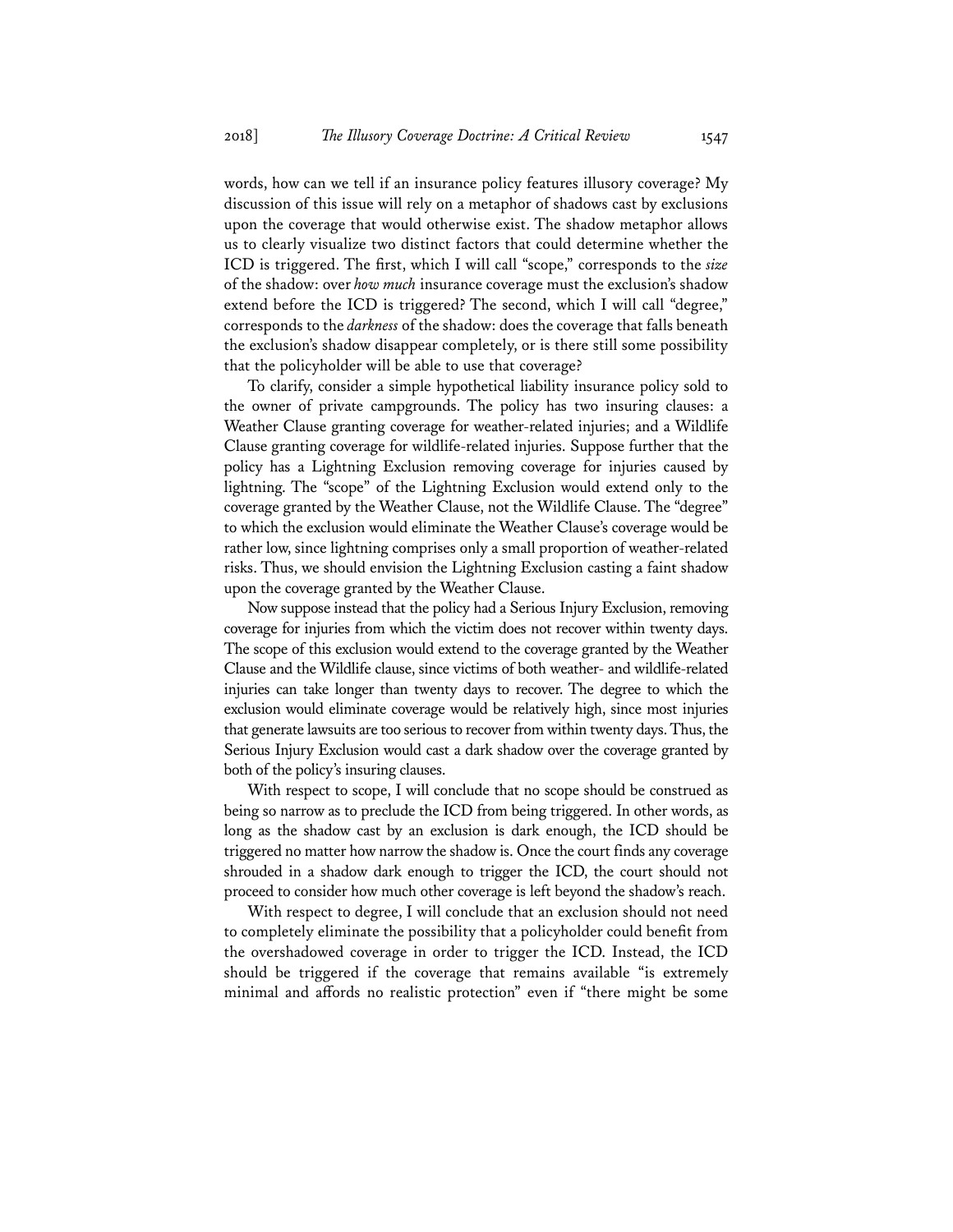small circumstance where coverage could arguably exist."**<sup>8</sup>** In other words, the shadow must be very dark, but not necessarily pitch black.

Returning to our campgrounds hypothetical, on my view, the coverage granted by the policy's Wildlife Clause could be rendered illusory by a Terrestrial Animal Exclusion that removes coverage for injuries related to animals that live on land. If virtually all of the dangerous wildlife around the campgrounds are terrestrial animals—bees, bears, and so on—such an exclusion could make the coverage for wildlife-related injuries effectively useless to the policyholder. If the exclusion limits the Wildlife Clause's coverage to only the most far-fetched of scenarios—like an aquatic crab somehow taking a camper's eye out—it makes the coverage illusory.

Once the ICD is triggered—that is, once the court has found a policy to contain illusory coverage—the next question is what the court should do about it. I will conclude that the right remedy for illusory coverage is to reform the offending exclusions—and *only* the offending exclusions—to conform to the policyholder's reasonable expectations regarding their coverage. Thus, if an insurer denies coverage on the sole basis of an exclusion or set of exclusions that render the coverage illusory, the court should require the insurer to provide coverage if and only if the policyholder had a reasonable expectation that the policy made such coverage available.

After explaining how the ICD works, I will discuss its relationship to the other doctrines that could be implicated by similar fact patterns—namely, *contra proferentum* and the doctrine of reasonable expectations—and explain why the ICD strikes a better balance than those alternative doctrines between the legitimate interests of policyholders and insurers.

#### I. WHAT THE DOCTRINE IS AND WHY IT EXISTS

#### A. *Enforceability, not Interpretation*

Several courts have incorporated the principle that insurance policies should not contain illusory coverage into their *interpretations* of policies' terms. The Superior Court of Delaware did this in a case in which the manufacturer of respiratory equipment sought coverage for its liability arising out of injuries that miners suffered when the equipment allegedly failed, causing the miners to inhale coal dust.**<sup>9</sup>** One of the general liability policies under which the manufacturer sought coverage contained an exclusion barring coverage for injuries arising out of the "'emission, discharge, seepage, release [or] escape'

**<sup>8</sup>** Martinez v. Idaho Ctys. Reciprocal Mgmt. Program, 999 P.2d 902, 907 (Idaho 2000).

**<sup>9</sup>** Mine Safety Appliances Co. v. AIU Ins. Co., No. CV N10C-07-241 MMJ, 2016 WL 498848, at \*3-4 (Del. Super. Ct. Jan. 22, 2016).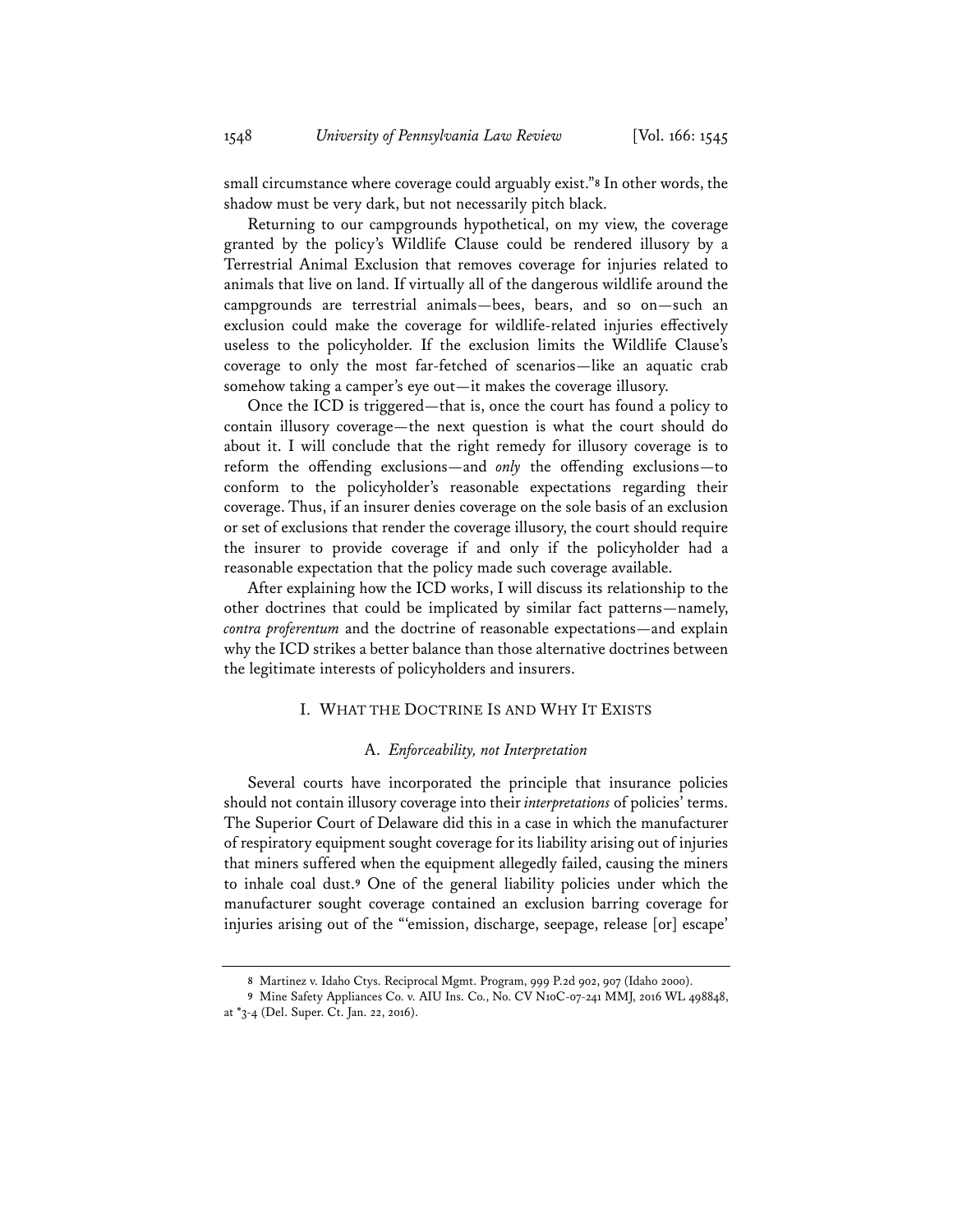of any 'pollutant.'"**<sup>10</sup>** The issue, therefore, was whether the coal dust floating around in coal mines as a result of the mining was a "pollutant."**<sup>11</sup>** The court compared the coal dust to "radiation used in medical x-rays" and "chlorine bleach used for cleaning" and concluded that such coal dust was not a pollutant because it was "in a place where [it] was reasonably expected to be" and the miners' exposure to it "was a necessary part of the job."**<sup>12</sup>**

However, perhaps sensing that such reasoning was vulnerable to criticism, the court added the following:

Any other interpretation would render the coverage illusory. To permit the Insurers to deny coverage under these circumstances would mean that there could never be coverage for any alleged failure or defect in the respiratory safety equipment manufactured by [the policyholder]. The Insurers could not have been surprised by the fact that the [policyholder], Mine Safety Appliances Company, manufactured safety appliances."**<sup>13</sup>**

*Mine Safety* seemed to treat the fact that a certain interpretation of an exclusion's language would render coverage illusory as a reason to reject that interpretation. There is nothing wrong with such an approach. Indeed, to the extent that contract interpretation is about ascertaining the nature of the bargain the parties intended to make,**<sup>14</sup>** it makes sense to be somewhat suspicious of an illusory coverage–creating interpretation of an exclusion. This is especially so where, as in *Mine Safety*, such an interpretation would defeat a major purpose for purchasing the policy. Just as constitutional interpretation may presume that the founders did not intend to enact a suicide pact, the interpretation of liability insurance policies may, at least to some extent, presume that policyholders do not intend to throw their money down the drain on useless insurance policies and leave themselves exposed to risks that they cannot afford to bear (and that state insurance regulators do not intend to allow such ineffective and overpriced policies to remain on the market).

Note, however, that there is a difference between, on the one hand, disfavoring interpretations of *ambiguous* exclusions that would render coverage illusory, and, on the other hand, refusing to enforce *unambiguous* exclusions as they are written on the grounds that they would render coverage

**<sup>10</sup>** *Id.* at \*3.

**<sup>11</sup>** *Id.*

**<sup>12</sup>** *Id.* at \*3-4.

**<sup>13</sup>** *Id.* at \*4 (footnote omitted).

**<sup>14</sup>** *See* 11 SAMUEL WILLISTON & RICHARD A. LORD, A TREATISE ON THE LAW OF CONTRACTS § 32:2 (4th ed. 1993) ("Consistent with the notion that a contract represents the parties' private agreement as to their legal relationship, liabilities and rights, the primary purpose and function of the court in interpreting a contract is to ascertain and give effect to the parties' intention.") (footnotes omitted).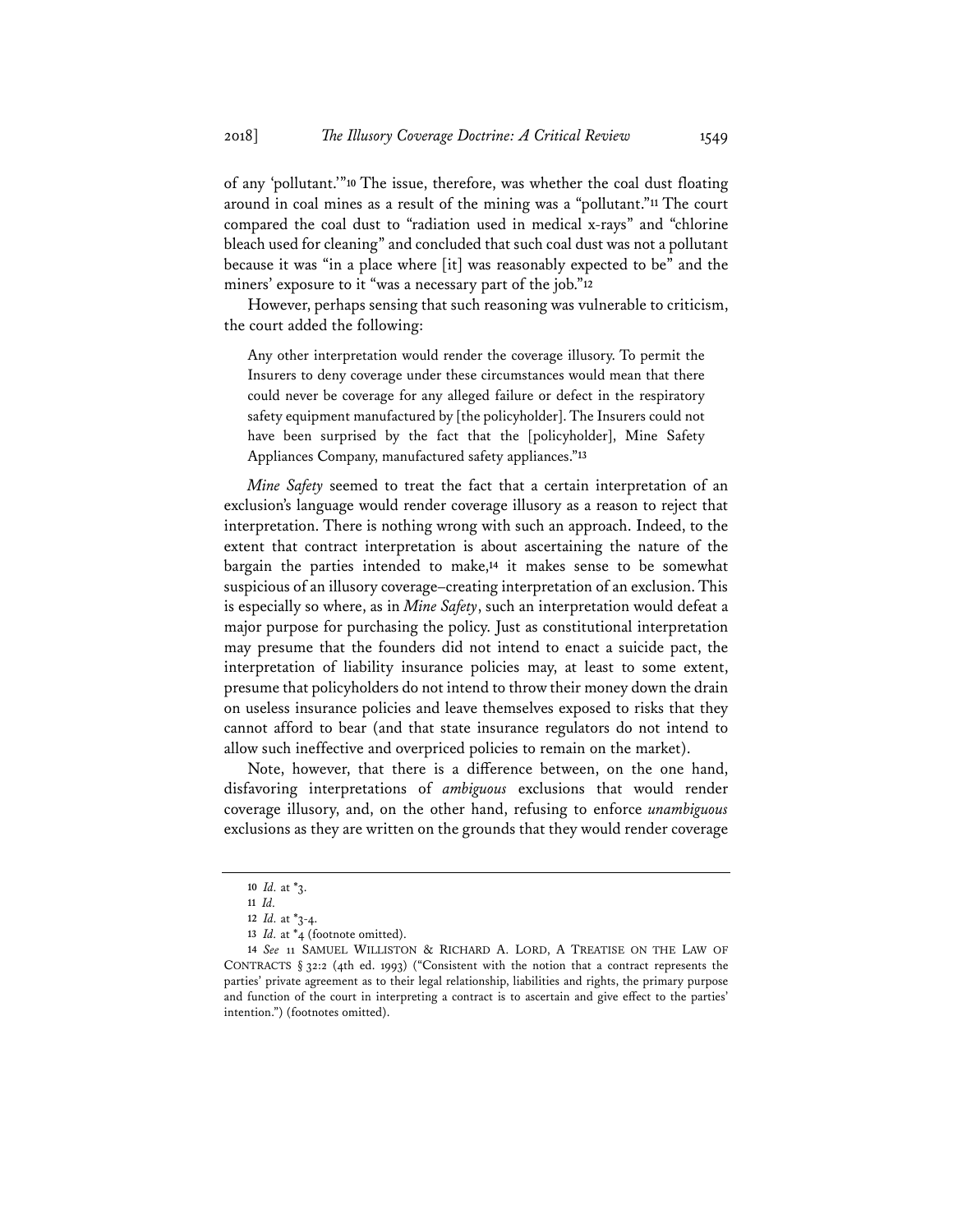illusory. In some cases, courts have said they were doing the former, when they were actually doing the latter.**<sup>15</sup>**

The Supreme Court of Indiana did this in *American States Insurance Co. v. Kiger*, in which the owner of a Sunoco station sought coverage for his liability arising out of the leakage of gasoline from one of the station's underground tanks.**<sup>16</sup>** The owner had a comprehensive liability insurance policy—described by the court as a "garage policy"**<sup>17</sup>**—which contained an exclusion for liability "arising out of the . . . escape of 'pollutants.'"**<sup>18</sup>** The policy further stated that "Pollutants means any solid, liquid, gaseous, or thermal irritant or contaminant, including smoke, vapor, soot, fumes, acids, alkalis, chemicals, and waste."**<sup>19</sup>**

As a matter of interpretation, the gasoline obviously was a "chemical" and its leakage into the ground obviously constituted the "escape" of a "pollutant." Yet, the court presented a rather strained argument to the contrary.**<sup>20</sup>** The court began by stating that the policy's definition of "pollutants" "[c]learly . . . cannot be read literally as it would negate virtually all coverage. For example, if a visitor slips on a grease spill then, since grease is a 'chemical,' there would be no insurance coverage. Accordingly, this clause requires interpretation."**<sup>21</sup>** While it may be true that the exclusion would require interpretation as applied to a grease spill, that does not mean it requires interpretation as applied to the leakage of large amounts of gasoline into the ground, which is exactly the kind of occurrence that the pollution exclusion's language calls to mind.

Yet, the court proceeded to declare that since "the term 'pollutant' does not obviously include gasoline and, accordingly, is ambiguous, we . . . must construe the language against the insurer who drafted it."**<sup>22</sup>** It held that the "rule of construing exclusions strictly against the insurer and in favor of coverage . . . requires that coverage for the gasoline contamination which occurred be available" under the policy.**<sup>23</sup>**

**19** *Id.*

**<sup>15</sup>** *See, e.g.*, St. Mary's Area Water Auth. v. St. Paul Fire & Marine Ins. Co., 464 F. Supp. 2d 397, 411 (M.D. Pa. 2006), *order vacated on reconsideration sub nom.* St. Mary's Area Water Auth. v. St. Paul Fire & Marine Ins. Co., 472 F. Supp. 2d 630 (M.D. Pa. 2007) ("The rationale [for applying the ICD] often is that the conflict between the coverage language and the exclusion language creates an ambiguity that must be resolved in favor of the insured."); Isdoll v. Scottsdale Ins. Co., 466 S.E.2d 48, 50 (Ga. Ct. App. 1995) (reasoning that there was a "genuine ambiguity" in a policy because it's express coverage for assault was rendered illusory by a provision that limited coverage to the performance of law enforcement duties, since "[i]t could always be argued that assault . . . do[es] not arise out of the performance of one's duties").

**<sup>16</sup>** 662 N.E.2d 945, 946-47 (Ind. 1996).

**<sup>17</sup>** *Id.* at 948-49.

**<sup>18</sup>** *Id.* at 948.

**<sup>20</sup>** *Id.* at 948-49.

**<sup>21</sup>** *Id.* at 948.

**<sup>22</sup>** *Id.* at 949.

**<sup>23</sup>** *Id.*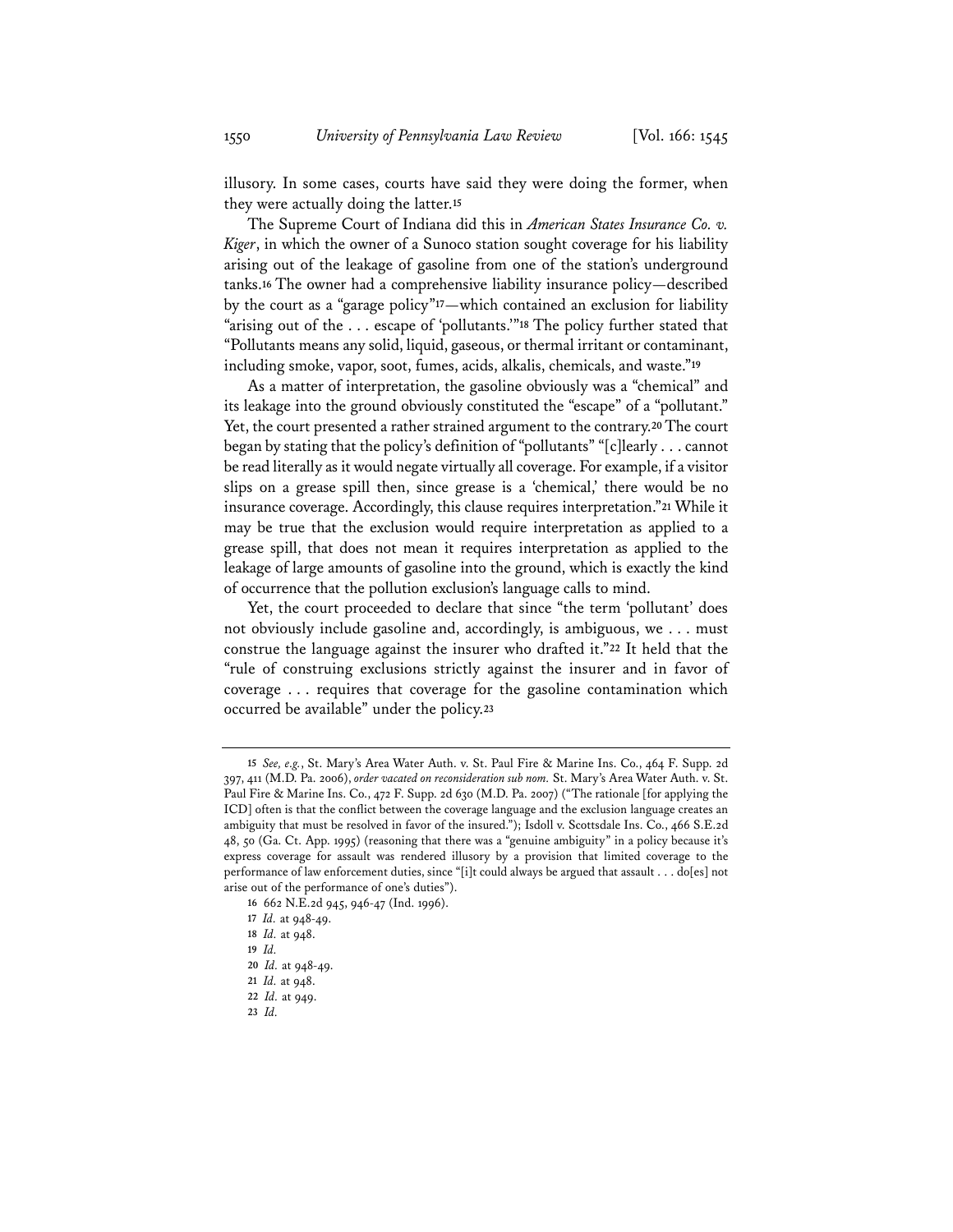Notwithstanding the court's strained interpretative analysis, it is clear from other lines in the opinion, which the court presented as if they were dicta, that the real reason behind the court's holding was that it would be terribly unfair to the owner of a *gasoline station* if his liability insurance policy—a "garage policy," which people generally expect to be well suited to such businesses' needs—turned out not to cover liability related to gasoline leaks. "[T]hat an insurance company would sell a 'garage policy' to a gas station when that policy specifically excluded the major source of potential liability," the court stated, "is, to say the least, strange."**<sup>24</sup>** The court later noted that it was "particularly troubled" by the interpretation of the policy that would mean that the policyholder "was sold a policy that provided no coverage for a large segment of the gas station's business operations."**<sup>25</sup>** Giving the game away even more clearly, the court declared that "[i]f a garage policy is intended to exclude coverage for damage caused by the leakage of gasoline, the language of the contract must be explicit."**<sup>26</sup>**

As far as contract interpretation is concerned, it should make no difference whether this exclusion for gasoline leaks was explicitly declared or, as was the case, unambiguously implied by the broader pollution exclusion. Rather, the difference between stating something explicitly and implying something unambiguously is relevant only to the question of procedural unconscionability. Thus, it is apparent that the court's holding was not really based on the *contra proferentum* cannon. Instead, its holding reflected a refusal to enforce the exclusion as it was written because the exclusion would render coverage that the policyholder reasonably expected to exist illusory.

Courts should distinguish between the task of interpreting policies' ambiguous exclusions and the task of determining whether or not an unambiguous exclusion should be enforced as written.**<sup>27</sup>** It is in the enforceability context, not the interpretation context, that the ICD stands as its own doctrine. Several courts have expressly recognized the ICD as a basis upon which to grant coverage that would be barred under an exclusion if it were enforced as written.**<sup>28</sup>** That is how courts should explain their holdings

**<sup>24</sup>** *Id.* at 948.

**<sup>25</sup>** *Id.* at 949.

**<sup>26</sup>** *Id.*

**<sup>27</sup>** For a good example of this distinction being drawn, see Danis v. Great Am. Ins. Co., 823 N.E.2d 59, 74 (Ohio Ct. App. 2004), in which the court stated "while the [policyholders] claim that the provision is ambiguous, what they really mean is that if the pollution exclusion is enforced as it reads, the policy will be rendered illusory."

**<sup>28</sup>** *See, e.g.*, Nautilus Ins. Co. v. Sunset Strip, Inc., No. 1:14-01273, 2015 WL 4545876, at \*6 (S.D. Ind. July 28, 2015) ("If the policy is illusory, a court will not enforce the policy as written; instead, the court must enforce the policy 'to satisfy the reasonable expectations of the insured.'") (citations omitted); Great N. Ins. Co. v. Greenwich Ins. Co., No. 05-635, 2008 WL 2048354, at \*4 (W.D. Pa. May 12, 2008) (interpreting Pennsylvania law to hold that "if an exclusion provision would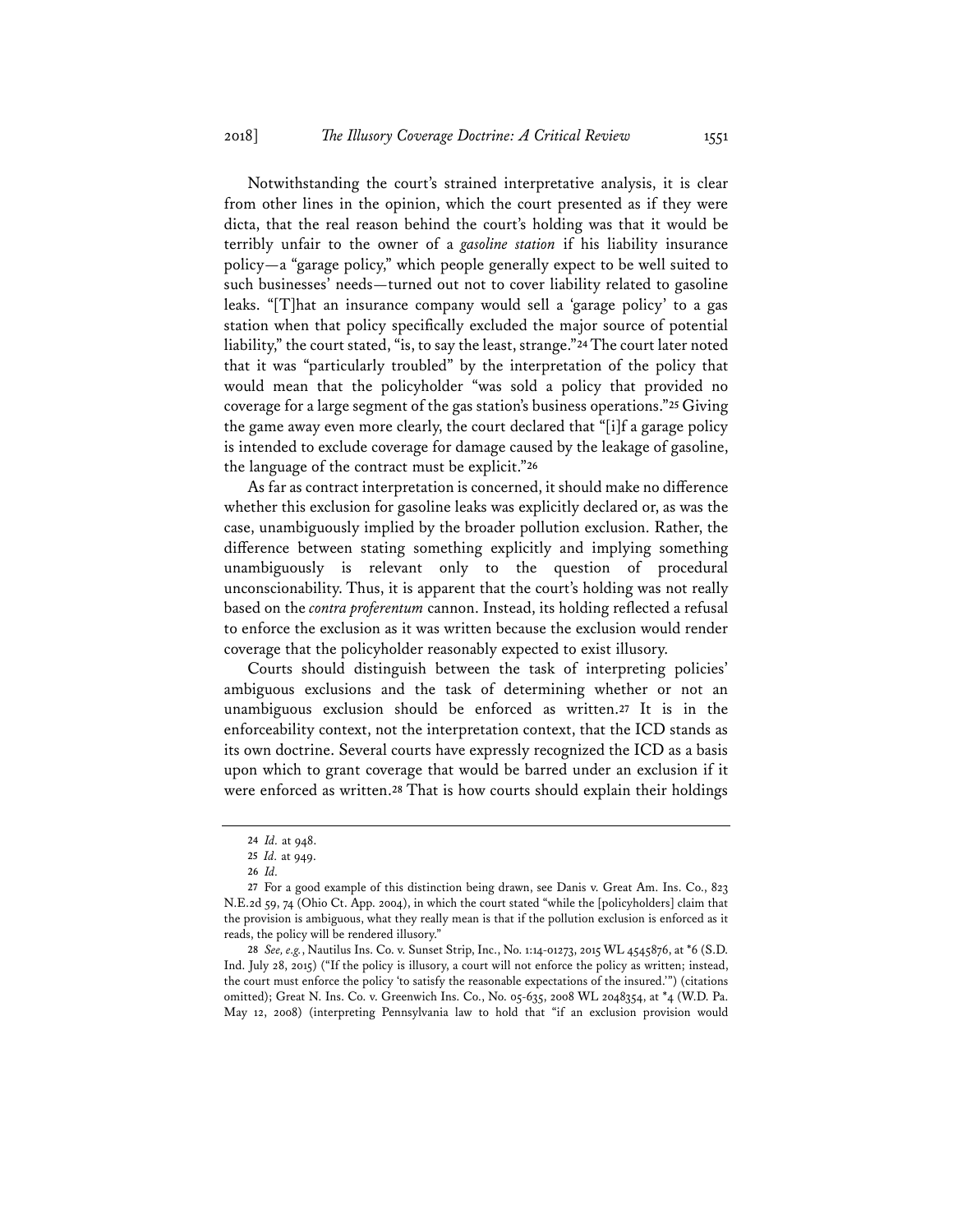in cases like *Kiger*, where they effectively reform unambiguous language to protect policyholders from the unfairness of illusory coverage.

#### B. *Procedural Unconscionability, not Public Policy*

Having established that the ICD is a doctrine of enforceability rather than interpretation, the next issue to discuss is what justifies the doctrine's use. Some courts have dubiously characterized illusory coverage as a violation of public policy.**<sup>29</sup>** Usually, however, the only "public policy" that can appropriately serve to invalidate the terms of an insurance contract is that which derives from federal or state constitutions, legislation, or the common law.**<sup>30</sup>** Thus, for instance, an exclusion in an auto liability insurance policy that renders statutorily mandated coverage illusory may violate public policy. Such an exclusion would bring about a situation that the statute was enacted to prevent—namely, one in which victims of car accidents can have difficulty collecting compensation from negligent,

effectively preclude coverage for all risks reasonably anticipated by the parties under a particular coverage provision (i.e., an illusory coverage provision), the coverage provision should be enforced in a way that would protect the reasonable expectations of the insured"); Jostens, Inc. v. Northfield Ins. Co., 527 N.W.2d 116, 118 (Minn. Ct. App. 1995) ("The illusory coverage doctrine . . . operates to qualify the general rule that courts will enforce an insurance contract as written."); Gillund v. Meridian Mut. Ins. Co., 778 N.W.2d 662, 669 (Wis. Ct. App. 2009) ("Where coverage is illusory, we have concluded that the contract should be reformed so that it comports with the insured's reasonable expectations.").

**<sup>29</sup>** *See, e.g.*, Pompa v. Am. Family Mut. Ins. Co., 520 F.3d 1139, 1145 (10th Cir. 2008) (stating that "exclusions that render coverage illusory . . . . violate public policy" in Colorado) (citations omitted); Monticello Ins. Co. v. Mike's Speedway Lounge, Inc., 949 F. Supp. 694, 699 (S.D. Ind. 1996) ("Indiana courts have . . . held that insurance policies providing illusory coverage violate public policy."); Roylance v. John Alden Life Ins. Co., No. CV 2006 9218, 2008 WL 4202018, at \*2 (Idaho Dist. Ct. Aug. 22, 2008) ("When a policy provides only an illusion of coverage for its premiums, the policy will be considered void for violating public policy."); Nat'l Union Fire Ins. Co. of Pittsburgh v. Glenview Park Dist., 632 N.E.2d 1039, 1046 (Ill. 1994) (Bilandic, C.J., dissenting) (arguing that because an "exclusion deceptively affects the general liability risks that the endorsement purports to assume, the . . . exclusion violates public policy and should not be enforced").

**<sup>30</sup>** One prominent insurance law treatise states that public policy comes only from "legislation (state and federal statutes) and constitutions," "administrative regulations especially including the regulations promulgated by state departments of insurance," and "judicial opinions enforcing the statutes and regulations and their public policy foundation though judicial construction of the statutes and regulations." 15-114 APPLEMAN ON INSURANCE LAW & PRACTICE ARCHIVE § 114.2 (2d ed. 2011); *see also* Zeigler v. Ill. Tr. & Sav. Bank, 91 N.E. 1041, 1045-46 (Ill. 1910) ("The public policy of the state . . . is to be found in its Constitution and its statutes, and, when cases arise concerning matters upon which they are silent, then in its judicial decisions . . . . Courts will not look to other sources to determine the public policy of a state."); Heller v. Pa. League of Cities & Municipalities, 32 A.3d 1213, 1220 (Pa. 2011) ("Public policy is to be ascertained by reference to the laws and legal precedents and not from general considerations of supposed public interest." (quoting Burstein v. Prudential Prop. & Cas. Ins. Co., 809 A.2d 204, 207 (Pa. 2002)); State Farm Gen. Ins. Co. v. Emerson, 687 P.2d 1139, 1142 (Wash. 1984) ("[W]e have been hesitant to invoke public policy to limit or avoid express contract terms absent legislative action." (citations omitted)).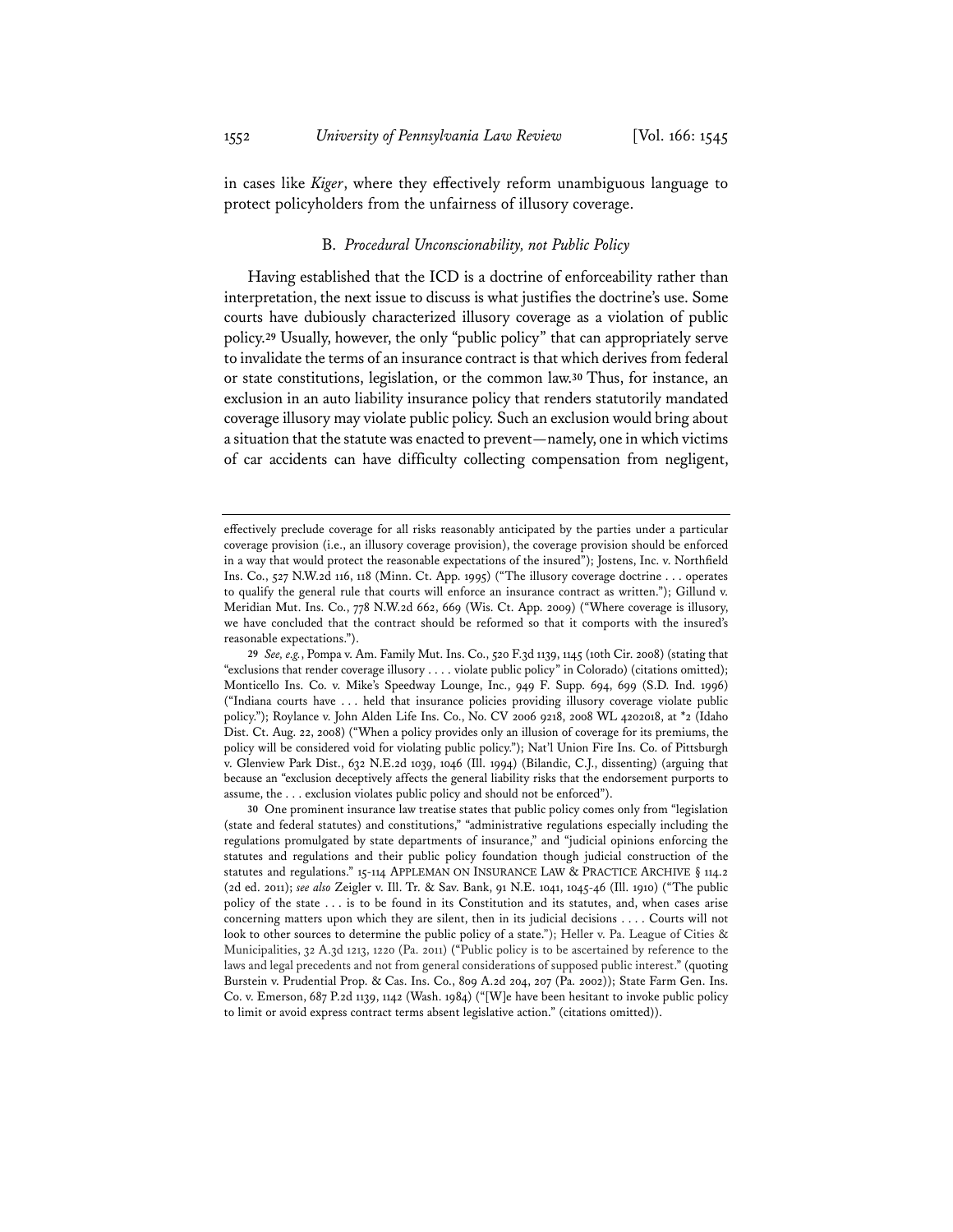judgment-proof drivers.**<sup>31</sup>** In fact, many courts have refused to enforce exclusions in auto liability insurance policies merely because they "narrow[] or restrict[] statutorily-mandated coverage."**<sup>32</sup>**

But no court has suggested that the ICD only applies to policies whose exclusions eviscerate the kind of coverage that is mandatory under legislation or the common law. In fact, such a limitation would mean that the ICD is completely swallowed by the broader public policy rule against exclusions that merely narrow or restrict such mandatory coverage.**<sup>33</sup>** Thus, the only way to justify the ICD as a matter of public policy would be to point to statutes that specifically seek to prohibit policies that contain illusory coverage (which, if they exist at all, are not common) or to argue that the rule against illusory coverage is clearly enshrined in the common law (which, at least as of now, would be hard to do).

Another problem with rooting the ICD in public policy is that courts tend to conceive of the doctrine as a means of protecting policyholders from getting ripped off by their insurers, rather than protecting third parties from insurance policies' negative externalities.**<sup>34</sup>** As Judge Richard Posner has explained, "The basic difference is that between a contract in which the parties combine to harm

**<sup>31</sup>** A situation similar to this arose in *Martinez v. Idaho Ctys. Reciprocal Mgmt. Program*, 999 P.2d 902 (Idaho 2000). There, the Supreme Court of Idaho found that an exclusion that rendered underinsured motorist coverage illusory also violated public policy because it deprived the policyholder of coverage that, pursuant to a state statute, could only be excluded from an auto insurance policy if the policyholder affirmatively rejects it in writing. *Id.* at 906-08. The court found that the underinsured motorist coverage must be available to the policyholder notwithstanding the exclusion, both because holding the policy void would defeat the purpose of the statute and because the insurer "is estopped from denying coverage because of the illusion of coverage it has created." *Id.* at 908.

**<sup>32</sup>** Marcus v. Hanover Ins. Co., 740 So. 2d 603, 606 (La. 1999) (citing Block v. Reliance Ins. Co.*,* 433 So. 2d 1040, 1044 (La. 1983)). *Marcus* held a "business use exclusion" in an auto liability insurance policy to be unenforceable because it undermined a statutory scheme that was "intended to attach financial protection to the vehicle regardless of the purpose for which the vehicle is being operated." *Id.* at 608. Most jurisdictions have also held that auto liability insurance policies' "family member exclusions"—which remove coverage for claims that arise when policyholders injure their own family members—are also unenforceable because they contravene the purpose of statutes that make auto insurance mandatory. *See* Nat'l Cty. Mut. Fire Ins. Co. v. Johnson, 879 S.W.2d 1, 3 (Tex. 1993) ("The majority of jurisdictions with mandatory insurance laws hold family member exclusions invalid because they are contrary to public policy.") (citing several cases); *see also* 15-114 APPLEMAN ON INSURANCE LAW & PRACTICE ARCHIVE § 114.2 (2d ed. 2011) ("An insurance contract term is not void as against public policy simply because the term narrows circumstances under which the insurance coverage applies, but only *if the term directly limits statutorily mandated benefits*." (emphasis added)).

**<sup>33</sup>** See *supra* note 29 for cases applying this broader public policy rule.

**<sup>34</sup>** *See, e.g.*, Truck Ins. Exch. v. Ashland Oil, Inc., 951 F.2d 787, 790 (7th Cir. 1992) (explaining that illusory coverage contracts, while they may not violate public policy, can be exploitative of a party); Buck v. Am. Family Mut. Ins. Co., 921 S.W.2d 96, 99 (Mo. Ct. App. 1996) (characterizing an interpretation of a policy that would create illusory coverage as one that would "take away on the one hand what it purports to offer with the other"); Badger Mut. Ins. Co. v. Schmitz, 647 N.W.2d 223, 227, 238 (Wis. 2002) (affirming a lower court's finding that an insurance policy was "illusory and therefore unenforceable" in part because the policies' language sent "several false signals" and violated "the insured's reasonable expectation of coverage").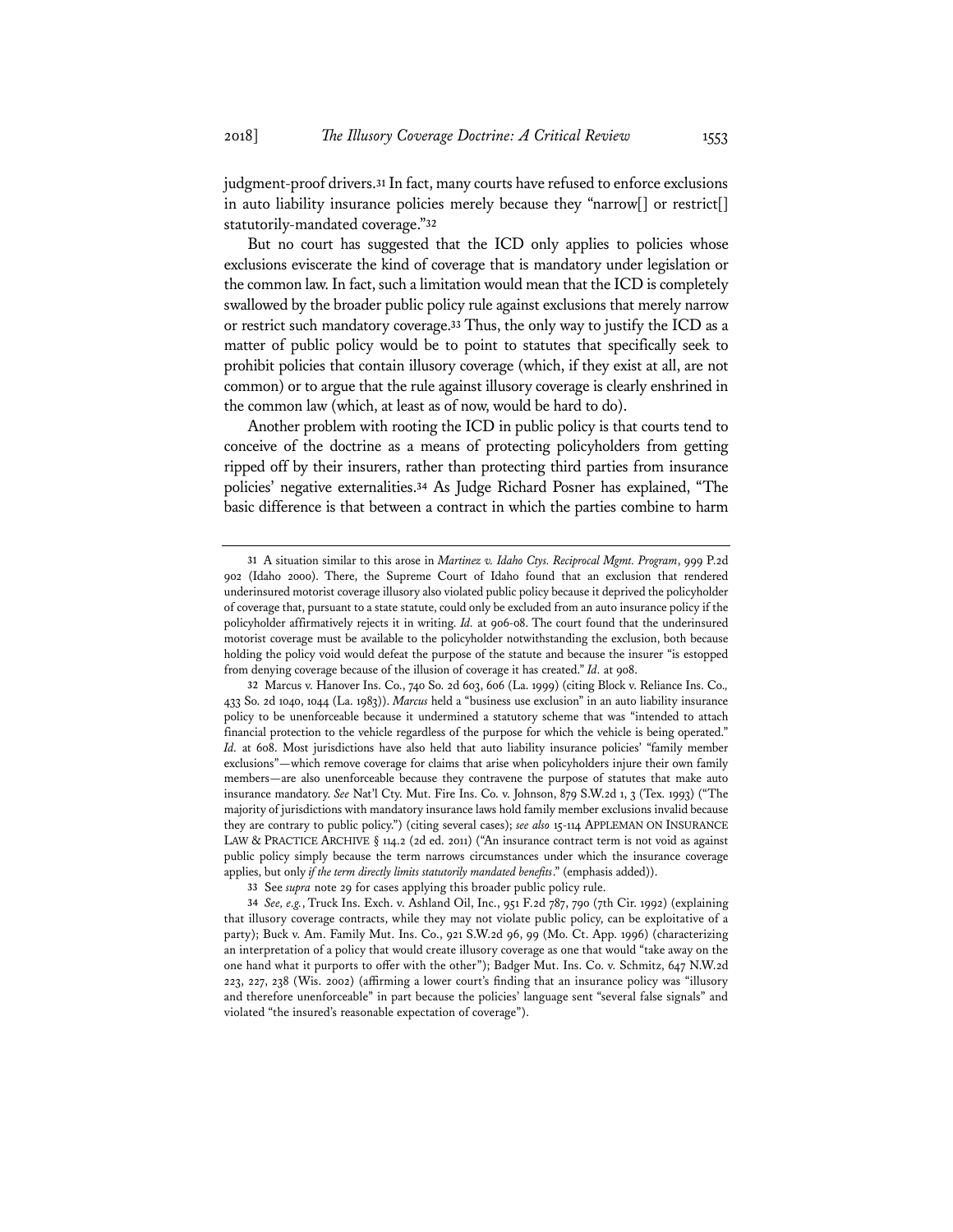others . . . and a contract in which one party exploits the other. The former is the domain of the public policy defense, the latter of fraud, incapacity, and related defenses."**<sup>35</sup>** Accordingly, Judge Posner concluded that "[c]ontracts that are 'illusory' in the sense of hopelessly or deceptively one-sided fail, if at all, on . . . grounds[] such as fraud, unconscionability, or undue influence."**<sup>36</sup>**

Of course, third parties may be harmed by the sale of insurance policies, especially liability insurance policies, that contain illusory coverage. Most obviously, if an exclusion renders certain coverage illusory, thus eliminating the insurer's obligation to indemnify its policyholders for certain third-party tort claims, the injured victims who bring those claims may be unable to collect compensation for their injuries. However, the same could be said of *all* exclusions, whether they render coverage illusory or not, since exclusions, by definition, reduce the amount of coverage available under a policy.**<sup>37</sup>** Thus, courts must maintain that, while exclusions in liability insurance policies make it more difficult for injured tort victims to receive compensation, they are not *ipso facto* contrary to public policy.**<sup>38</sup>**

Since the most salient purpose of the ICD is to protect policyholders who unwittingly purchase insurance policies that provide much less coverage than they expected, the ICD is more related to procedural unconscionability**<sup>39</sup>** and the doctrine of reasonable expectations than it is to public policy. The principle that came to be known as the doctrine of reasonable expectations was articulated by Professor Robert E. Keeton in a 1970 article as follows: "The objectively reasonable expectations of applicants and intended beneficiaries regarding the terms of insurance contracts will be honored even though painstaking study of the policy provisions would have negated those expectations."**<sup>40</sup>** Since it relies on a distinction between features of insurance policies that are readily apparent to the policyholder and those that would go

**<sup>35</sup>** *See Ashland Oil*, 951 F.2d at 790.

**<sup>36</sup>** *Id.*

**<sup>37</sup>** *See* RESTATEMENT OF THE LAW OF LIAB. INS. § 32(1) (AM. LAW INST., Proposed Final Draft 2017).

**<sup>38</sup>** *See* Kelly v. Figueiredo, 610 A.2d 1296, 1299-1301 (Conn. 1992) (rejecting the argument that an exclusion in a liability insurance policy violated "the public policy goal of assuring that the innocent victims of injuries caused by intoxicated persons be able to recover compensation for those injuries" because they found no such public policy embodied in a statute (internal quotation marks omitted)); Mendoza v. Rivera-Chavez, 999 P.2d 29, 36 (Wash. 2000) (stating in an analysis of the enforceability of a liability insurance policy's exclusion that "[i]t is well established that insurance companies may limit their liability unless the limitation is contrary to public policy" (citation omitted)).

**<sup>39</sup>** "Procedural unconscionability" refers to unfairness in the formation process that deprives a party of a "meaningful choice about whether and how to enter into the transaction" by, for example, burying terms in "fine print or legal 'gobbledygook.'" 8 SAMUEL WILLISTON & RICHARD A. LORD, A TREATISE ON THE LAW OF CONTRACTS § 18:10 (4th ed. 1993).

**<sup>40</sup>** Robert E. Keeton, *Insurance Law Rights at Variance with Policy Provisions*, 83 HARV. L. REV. 961, 967 (1970).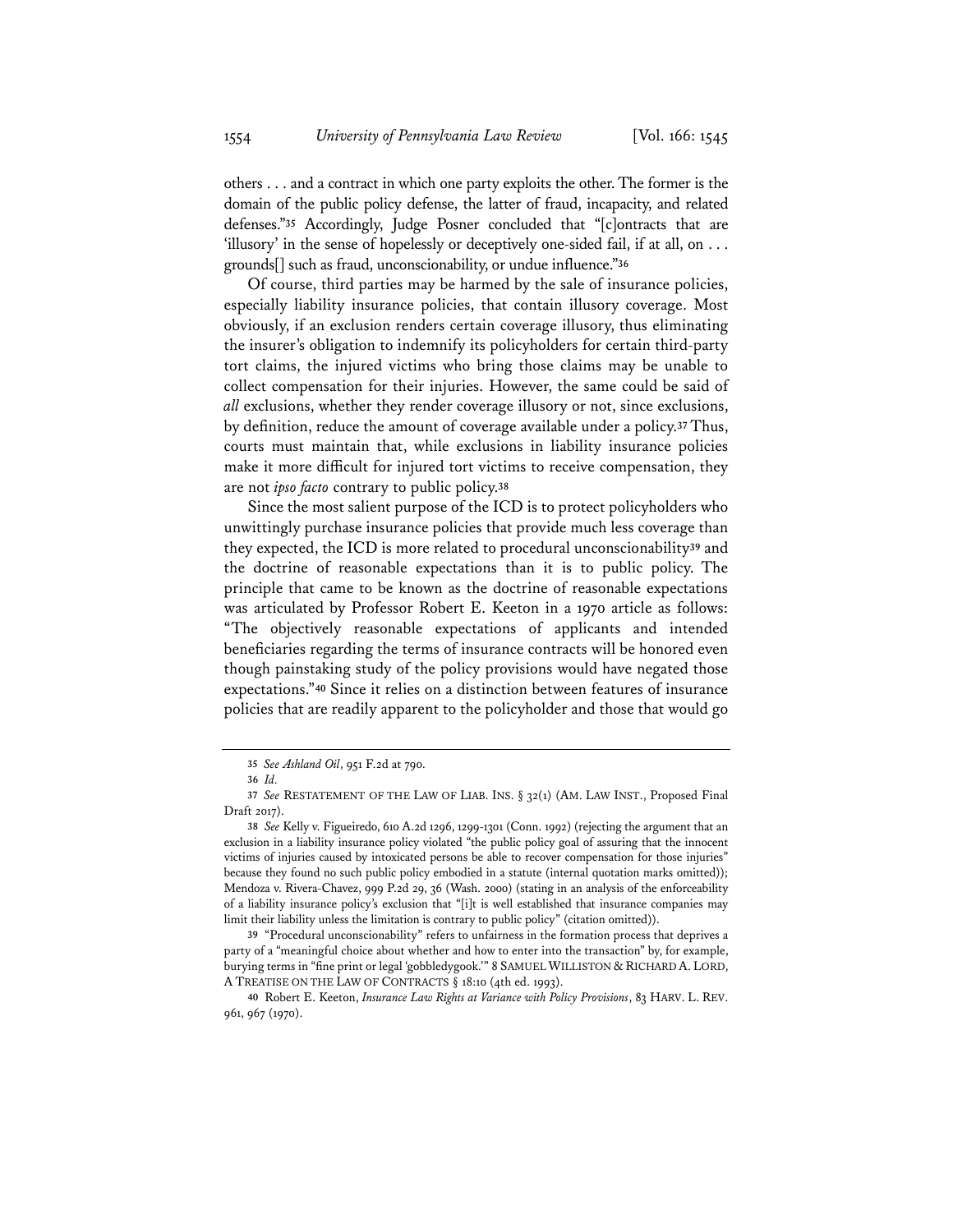unnoticed without "painstaking study" of the policy's language, the doctrine of reasonable expectations can be understood as a protection against certain procedurally unconscionable terms. As discussed in Part III, the ICD can provide narrower and more predictable rules for determining whether an exclusion is so procedurally unconscionable as to render it unenforceable.

#### II. HOW THE DOCTRINE WORKS

This Part will discuss some variations in how different courts have formulated and applied the ICD, and will offer my own views on which versions should prevail. Sections A and B will discuss the scope and degree, respectively, of an exclusion's impact on coverage that is necessary in order to find that the exclusion renders coverage illusory, thus "triggering" the ICD. Section C will discuss what the courts should do to protect policyholders after they have found that a policy contains illusory coverage.

#### A. *Scope in the Trigger Test: How Big Must the Shadow Be?*

The best position on the scope issue was displayed by a district court interpreting Pennsylvania law in *Great Northern Insurance Co. v. Greenwich Insurance Co.***<sup>41</sup>** *Great Northern* involved a policy with an insuring clause purporting to offer coverage for several kinds of losses, including "property damage . . . arising out of blowout or cratering."**<sup>42</sup>** "[B]lowout" and "cratering" were both defined in the policy.**<sup>43</sup>** "[B]lowout" was defined as "an uncontrollable flow of gas, oil, drilling mud, water, well fluids, well materials, or a combination of any of them, from the wellhead or borehole, into the atmosphere, surface land or surface water or subterranean strata."**<sup>44</sup>** After the policyholder suffered property damage from a blowout, it sought coverage under the policy.**<sup>45</sup>** The insurer attempted to deny coverage under the policy's "Pollution Exclusion," which provided that "[t]his insurance does not apply  $[t]$  property damage [caused by] alleged or threatened discharge, dispersal, seepage, migration, release or escape of pollutants at any time."**<sup>46</sup>** The policy defined "pollutants" as "any solid, liquid, gaseous, or thermal irritant or contaminant including smoke, vapor, soot, fumes, acid, alkalis, chemicals and waste."**<sup>47</sup>**

**<sup>41</sup>** No. 05-635, 2008 WL 2048354, at \*5 (W.D. Pa. May 12, 2008).

**<sup>42</sup>** *Id.*

**<sup>43</sup>** *Id.* 

**<sup>44</sup>** *Id.*

**<sup>45</sup>** *Id.* at \*1.

**<sup>46</sup>** *Id.* Technically, the insurer did not try to completely "deny" coverage, but rather tried to use the exclusion to reduce the coverage's limit from \$1,000,000 to \$100,000. *Id.* at \*2. For these purposes, however, this would be the same as denying coverage.

**<sup>47</sup>** *Id*. at \*2.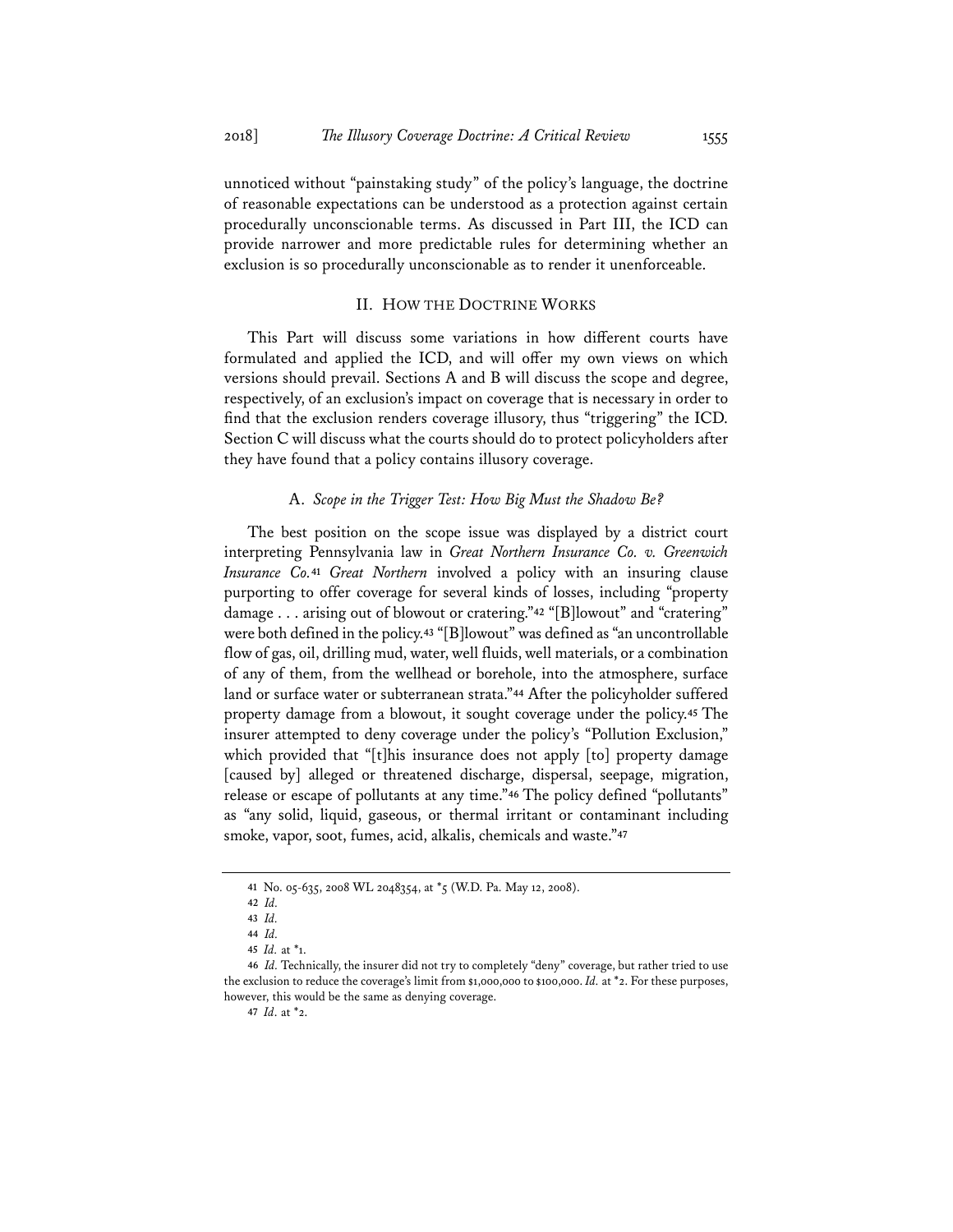The policyholder argued that the pollution exclusion rendered the policy's coverage of blowouts illusory, since a "blowout, by definition, is a pollution event."**<sup>48</sup>** The insurer responded by pointing out that, even if the pollution exclusion eviscerated coverage for blowouts, it left coverage for cratering intact.**<sup>49</sup>**

The court held that "[t]he question [of whether the ICD is triggered] is whether a *particular* coverage provision is swallowed-up by an exclusion, not whether the policy *as a whole* provides some degree of coverage despite the existence of an exclusion."**<sup>50</sup>** Under this formulation, the exclusion in question does not need to cast a shadow over *all* of a policy's coverage in order to trigger the ICD, but rather only over any single "coverage provision." The court went on to clarify that a "coverage provision" is any single kind of risk that an insuring clause describes as being covered:

The policy language separates the words "blowout" and "cratering" with the disjunctive "or," thereby providing coverage for two alternative risks. Greenwich's insured payed a premium surcharge . . . for blowout *or* cratering coverage, and Greenwich cannot reasonably argue that the [pollution exclusion] does not render *blowout* coverage . . . illusory simply because the [coverage] is nevertheless available to cover *cratering*.**<sup>51</sup>**

This tells us that the text purporting to cover "property damage . . . arising out of blowout or cratering"**<sup>52</sup>** is actually *two* coverage provisions: one covering the risk of blowouts and another covering the risk of cratering.

Under the court's approach, there is no unit of coverage within a policy that is too small for the ICD to protect. If an exclusion casts a shadow on *any single risk* that any insuring clause purports to cover, the ICD can be triggered (as long as the shadow is dark enough). The court found that there was a genuine issue of material fact as to whether the shadow cast by the pollution exclusion upon the blowout coverage was dark enough to trigger the ICD.**<sup>53</sup>**

If the illusory coverage argument in *Great Northern* had been governed by Minnesota law, however, it almost certainly would have been defeated at summary judgment. This is because Minnesota's courts have adopted the view that the ICD should only be triggered if *all of the coverage to which a portion of the premium was specifically allocated* is rendered illusory.**<sup>54</sup>** Under the Minnesota rule,

**<sup>48</sup>** *Id*. at \*6.

**<sup>49</sup>** *Id.* at \*5.

**<sup>50</sup>** *Id.* (emphases added).

**<sup>51</sup>** *Id.* at \*5 n.3.

**<sup>52</sup>** *Id.* at \*5.

**<sup>53</sup>** *Id.* at \*7.

**<sup>54</sup>** *See* Jostens, Inc. v. Northfield Ins. Co., 527 N.W.2d 116, 119 (Minn. Ct. App. 1995) ("We believe that the doctrine of illusory coverage is best applied . . . where part of the premium is specifically allocated to a particular type or period of coverage and that coverage turns out to be functionally nonexistent."); *accord* United Fire & Cas. Co. v. Fid. Title Ins. Co., 258 F.3d 714, 719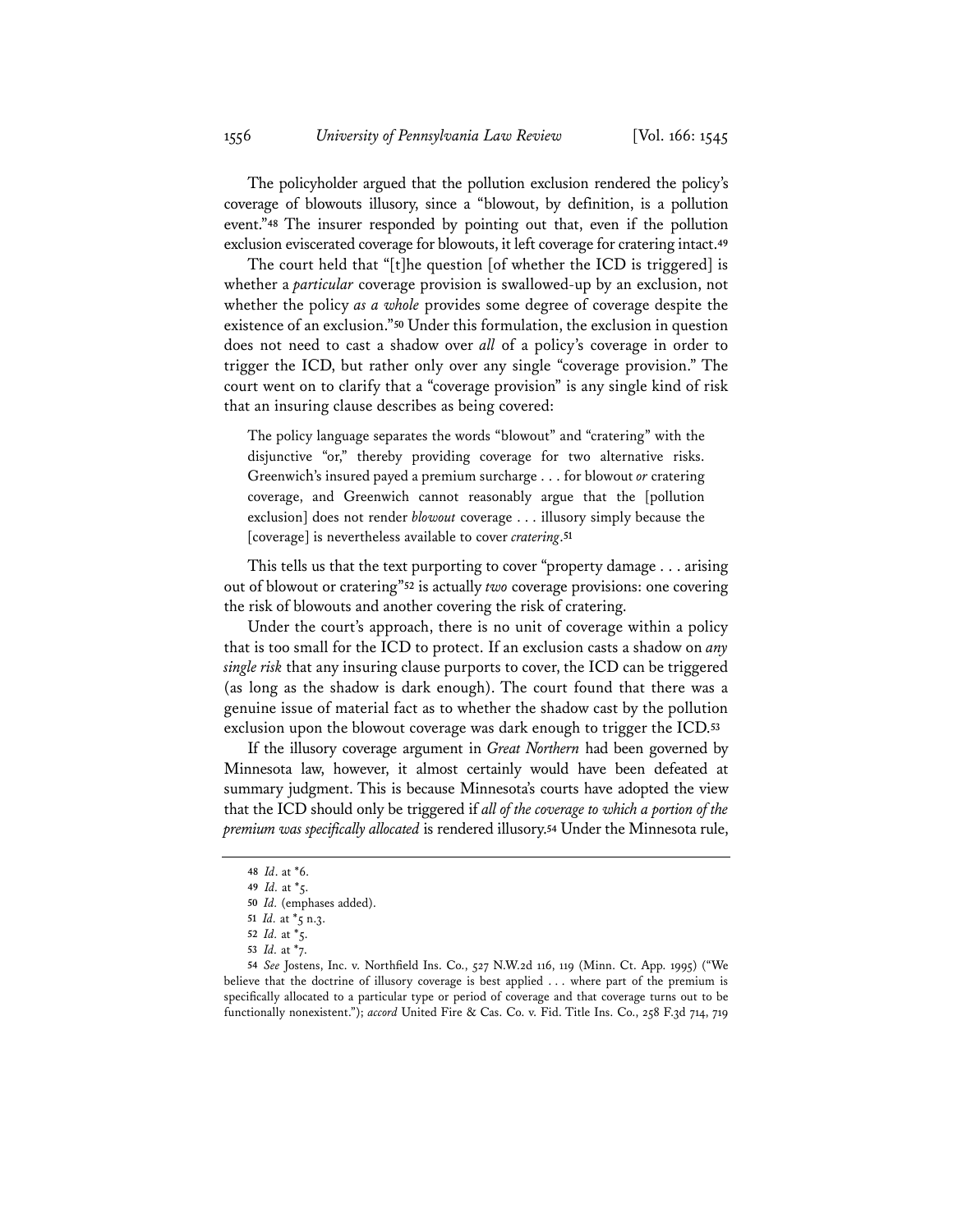even if the pollution exclusion in *Great Northern* had completely eliminated coverage for *blowouts*, the ICD would not have been triggered so long as it left the coverage for *cratering* intact, since the policyholder only paid one surcharge that was allocated to both blowout coverage and cratering coverage.**<sup>55</sup>** Thus, under that rule, the ICD would have only been triggered if there was a surcharge allocated exclusively to the blowout coverage.

An argument in favor of an approach like Minnesota's—in which a shadow cast upon some coverage can fail to trigger the ICD because there is enough other coverage outside the shadow's reach—was offered by a district court interpreting Indiana law in *Nautilus Insurance Co. v. Sunset Strip, Inc.***<sup>56</sup>** The court criticized the *Great Northern* approach—in which a shadow cast upon some coverage can trigger the ICD irrespective of how much other coverage remains outside the shadow's reach—on grounds that it

proves too much, as accepting this argument would allow *any* insured who has been denied coverage to prevail on an illusory coverage claim by drawing arbitrary lines in the insured's policy. The insured, that is, could always argue that the relevant claims in the underlying case only pertain to a specific coverage provision, such that the Court should only analyze whether that specific provision is illusory and ignore any analysis pertaining to other provisions. By hypothesis, however, the insurer would have already determined that the claim at issue was *not* covered by the specific provision, such that the Court would necessarily conclude that coverage would not exist. This would automatically render that provision illusory, and . . . would thus effectively allow *any* insured to negate the effect of *any* coverage exclusion simply by ignoring the context of that exclusion in the insurance policy as a whole.**<sup>57</sup>**

This argument overlooks the difference between two separate issues: (1) whether coverage for the specific occurrence that happened is barred by an exclusion; and (2) whether so many *other* occurrences, with different characteristics than the one that actually happened, would *also* be barred that the coverage must be rendered illusory. Just because the shadow cast upon a particular coverage provision is dark enough to eliminate coverage for the

<sup>(8</sup>th Cir. 2001); *see also* Great W. Cas. Co. v. Gen. Cas. Co. of Wis., 734 F. Supp. 2d 718, 738-39 (D. Minn. 2010) (finding the ICD to not be triggered because there was no specifically priced portion of the policy that was useless to the policyholder); Kabanuk Diversified Invs., Inc. v. Credit Gen. Ins. Co., 553 N.W.2d 65, 73 (Minn. Ct. App. 1996) (rejecting a policyholder's argument that it deserved certain coverage under the ICD because "[n]o evidence was presented that any premium was specifically allocated to [the] coverage" the policyholder sought).

**<sup>55</sup>** *Great N.*, 2008 WL 2048354, at \*5 n.3.

**<sup>56</sup>** No. 1:14-01273, 2015 WL 4545876, at \*17 (S.D. Ind. July 28, 2015).

**<sup>57</sup>** *Id.* (quotation marks and alterations omitted).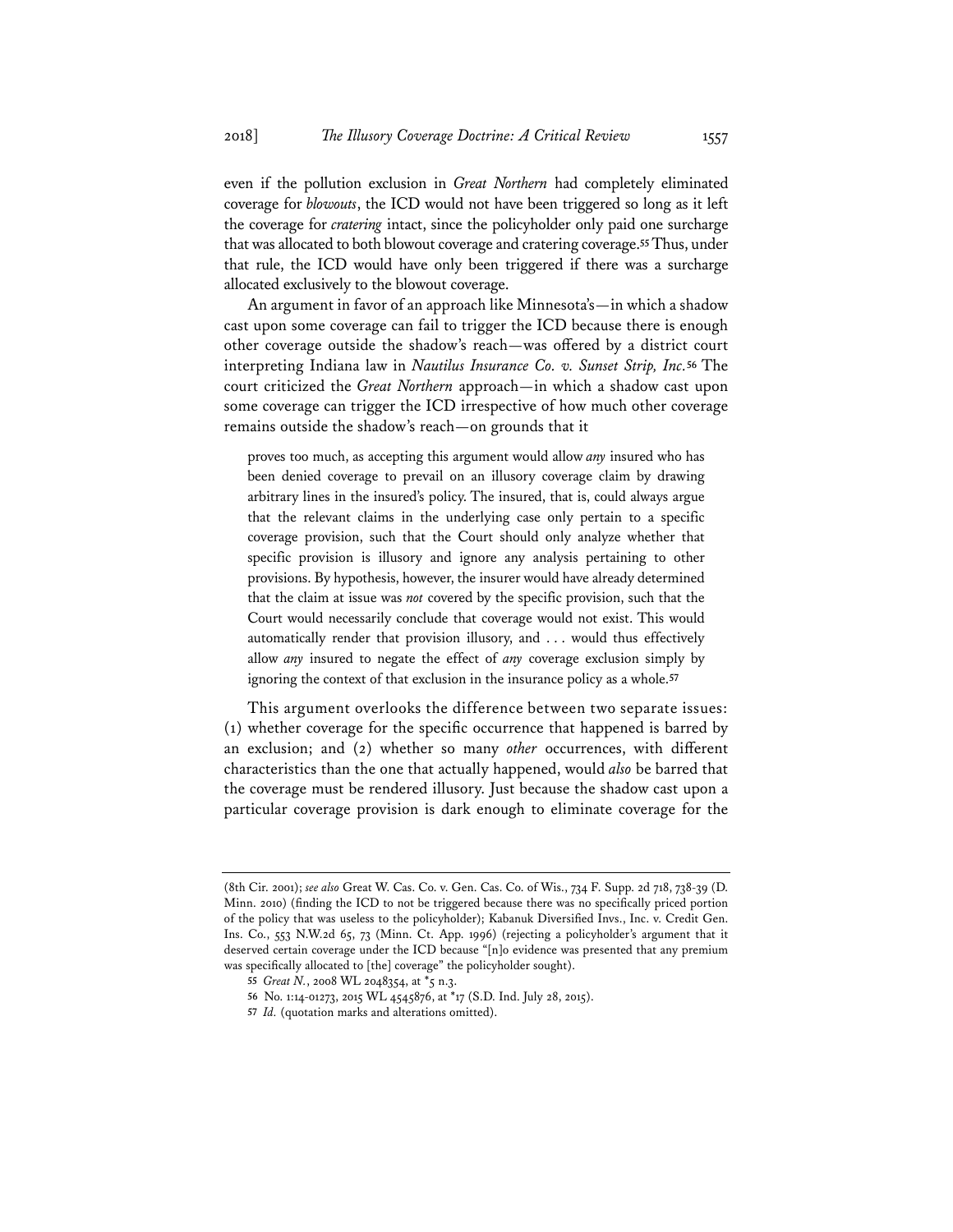actual occurrence that happened does *not* mean the shadow is dark enough to render that provision's coverage illusory.

In *Great Northern*, for instance, it was undisputed that the particular blowout for which the policyholder sought coverage constituted pollution, and thus would be barred from coverage if the pollution exclusion were enforced as written.**<sup>58</sup>** But that did not mean that the blowout coverage was illusory. Rather, the policyholder had to show that *almost all possible* blowouts that could occur would also constitute pollution and be barred from coverage.**<sup>59</sup>** Thus, it is not the case that, if the only coverage provisions that are relevant to the ICD's triggering test are those that fall under the exclusion's shadow, then a finding that coverage for a particular occurrence is barred by an exclusion would automatically trigger the ICD.**<sup>60</sup>**

Moreover, the *Nautilus* court's concern that policyholders could use the ICD to gain undeserved coverage by "drawing arbitrary lines"**<sup>61</sup>** in the policy gets the problem backwards. The real problem of arbitrary line-drawing is the one that exists under approaches like Minnesota's, where the ICD's triggering test looks beyond the exclusion's shadow to see how much other coverage remains intact. If the test required that the shadow extend to all of the coverage within a discretely priced piece of the policy—as Minnesota's test does—then an insurer could avoid triggering the ICD by manipulating where it places the lines between those discretely priced pieces.

For example, suppose that the insurer from *Great Northern* had started out with a policy that allocated, say, \$1000 of the premium to blowout coverage and another \$1000 of the premium to cratering coverage. Now suppose that a court found that the pollution exclusion rendered the blowout coverage, but not the cratering coverage, illusory. If the Minnesota rule applied, the insurer would be able to get around the ICD in the future by simply erasing the line between blowout coverage and cratering coverage and allocating \$2000 of the premium to coverage for both blowouts and cratering. Why should that be? Is a person who pays \$1000 in exchange only for blowout coverage entitled to more protection than a person who pays \$2000 in exchange for both blowout coverage

**<sup>58</sup>** *Great N.*, 2008 WL 2048354, at \*7.

**<sup>59</sup>** The court ruled that the factual issue was whether non-pollution property damage resulting from a blowout can fairly be said to constitute a "reasonably expected set of circumstances." *Id.* (internal quotation marks omitted) (quoting St. Mary's Water Auth. v. St. Paul Fire & Marine Ins. Co.*,* 464 F. Supp. 2d 397, 412 (M.D. Pa. 2006)).

**<sup>60</sup>** This can be seen even more clearly through the campgrounds hypothetical from the Introduction. Obviously, a Lightning Exclusion would not render a Weather Clause's grant of coverage for weather-related injuries illusory, since such coverage would still be available for injuries related to any other weather-related phenomenon besides lightning, such as extreme temperatures, heavy precipitation, and violent winds.

**<sup>61</sup>** No. 1:14-01273, 2015 WL 4545876, at \*17 (S.D. Ind. July 28, 2015).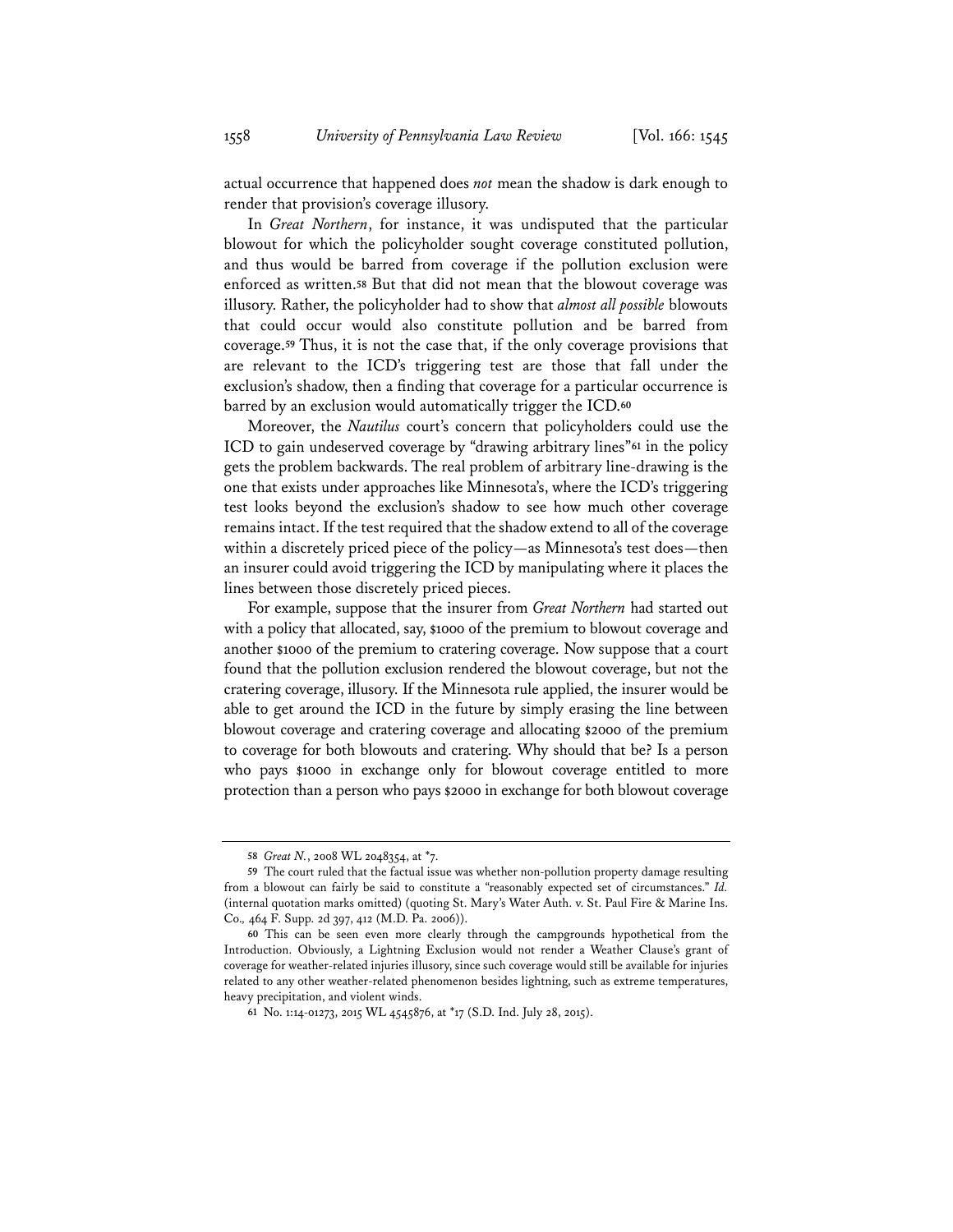and \$1000's worth of cratering coverage? Surely not.**<sup>62</sup>** Thus, tests that look beyond the shadow to see how much other coverage remains beyond its scope are the tests that allow arbitrary line-drawing to bring about unfair outcomes.

There is no good reason for the ICD's trigger test to look beyond the shadow to see how much coverage remains unaffected by the exclusion in question. In other words, there should be no such thing as a shadow that is "too small" to trigger the ICD.**<sup>63</sup>** The ICD's test should focus, then, not on the *scope* of the exclusion's effect on the policy's coverage, but only on the *degree* to which the exclusion reduces the possibility that a given piece of coverage will actually come in handy to the policyholder.**<sup>64</sup>**

#### B. *Degree in the Trigger Test: How Dark Must the Shadow Be?*

The next issue in the ICD's trigger test is the question of degree. How dark of a shadow must an exclusion (or multiple exclusions**<sup>65</sup>**) cast upon coverage in order to render the coverage illusory and trigger the ICD?

One conceivable answer is that the coverage is only illusory if it is impossible for *any* occurrence to fall within the coverage without also falling within the exclusion. The simplest way for this to happen would be for an insuring clause to say "X" is covered and for an exclusion to say that "X" is excluded from coverage. Yet, since the statement "X and not-X" *is*

**65** I add "or multiple exclusions" here to point out that it does not matter whether a policy contains only *one* exclusion that casts a shadow of a certain darkness over a certain area of coverage, or *multiple* exclusions that *collectively* cast a shadow of the same darkness over that same area. For example, a group of twenty-six exclusions—one for "A," one for "B," and so on all the way through "Z"—should be analyzed as if it were a single exclusion for "the letters A through Z." *See, e.g.*, Martinez v. Idaho Ctys. Reciprocal Mgmt. Program, 999 P.2d 902, 906-07 (Idaho 2000) (holding that the cumulative effect of three different exclusions rendered coverage illusory).

**<sup>62</sup>** *See* W. Reserve Mut. Cas. Co. v. Holland, 666 N.E.2d 966, 969 (Ind. Ct. App. 1996) (finding the ICD to be triggered because an auto insurance policy's *under*insured motorist coverage was illusory, even though the premium paid for that coverage also paid for non-illusory *un*insured motorist coverage, because "[a]n insurer cannot charge a premium for two conceptually distinct types of coverage, at a presumably higher rate than would be charged for one type of coverage, if both types of coverage do not actually exist"); *see also* Ile v. Foremost Ins. Co., 809 N.W.2d 617, 625-26 (Mich. Ct. App. 2011) (quoting *Holland*, 666 N.E. 2d at 969), *rev'd sub nom.* Ile *ex rel.* Estate of Ile v. Foremost Ins. Co., 823 N.W.2d 426 (Mich. 2012).

**<sup>63</sup>** This position may seem unfair to insurers, who may innocently add exclusions to their insurance forms that incidentally happen to render coverage illusory for one little risk in one little insuring clause. However, as discussed in Section II.C, the most appropriate safeguard for insurers' interests in such situations is a rule whereby, once an exclusion is found to have triggered the ICD, it should only be reformed to the extent that it is contrary to the policyholder's reasonable expectations. That way, the only (tiny) pieces of coverage that the ICD would protect against ICD-triggering exclusions would be those that the policyholder reasonably expected to possess.

**<sup>64</sup>** *See* TIG Ins. Co. v. Tyco Int'l Ltd., 919 F. Supp. 2d 439, 466 (M.D. Pa. 2013) ("The relevant inquiry is 'whether a particular coverage provision is swallowed-up by an exclusion, not whether the policy as a whole provides some degree of coverage despite the existence of an exclusion.'" (quoting Great N. Ins. Co. v. Greenwich Ins. Co, No. 05-635, 2008 WL 2048354, at \*5 (W.D. Pa. May 12, 2008))).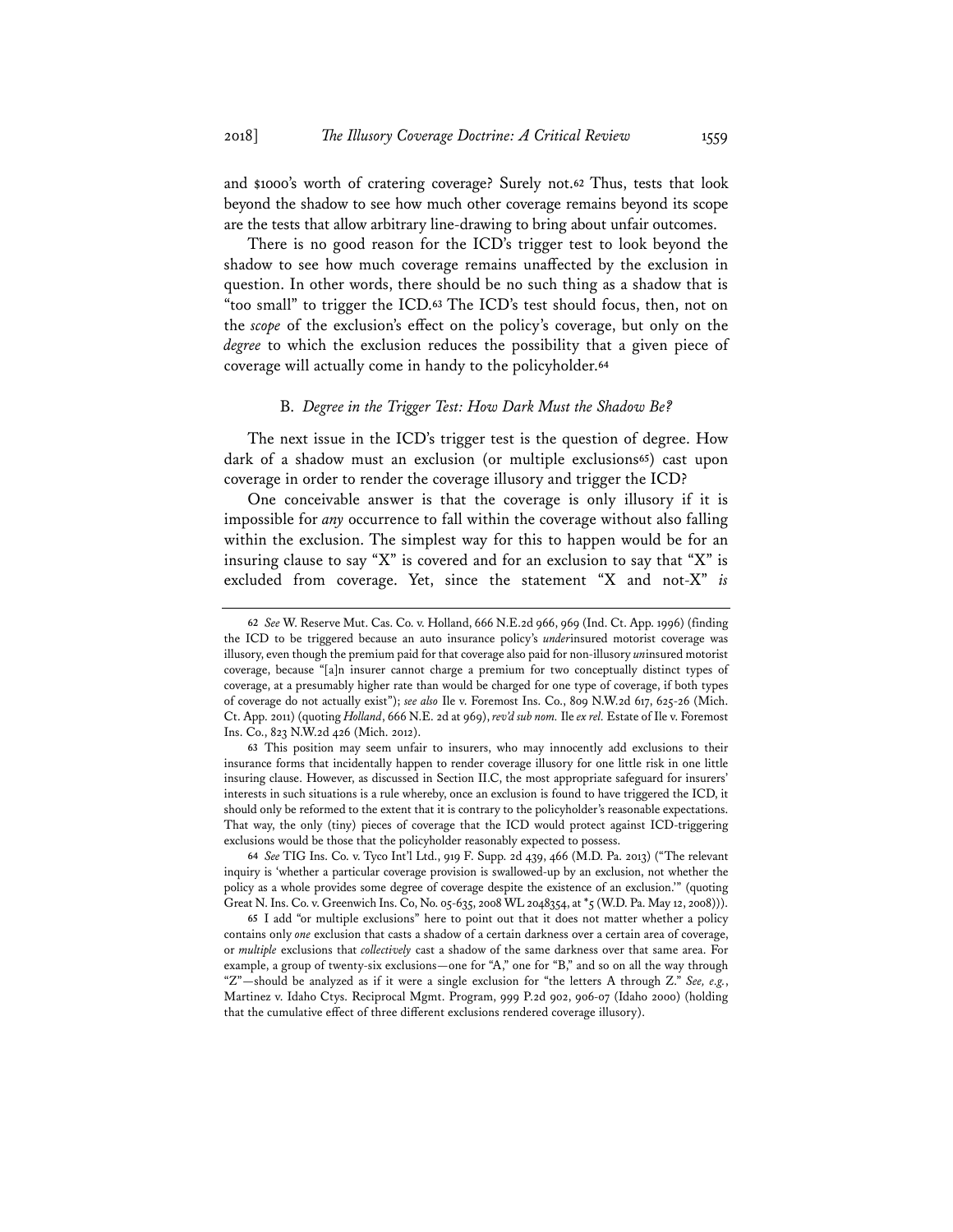ambiguous**<sup>66</sup>**—does it mean X, not-X, or something else?—it seems that *contra proferentum* could be employed to interpret the policy in the policyholder's favor, rendering the ICD unnecessary.

More often, however, such complete elimination of coverage will arise because an exclusion is *broader* than an insuring clause. For instance, *Purrelli v. State Farm Fire & Casualty Co.***<sup>67</sup>** involved a liability insurance policy that had an insuring clause providing coverage for "personal injury" and that explicitly included "invasion of rights of privacy" in its definition of that term.**<sup>68</sup>** However, the policy also had an exclusion for personal injuries that were "expected or intended" by the insured.**<sup>69</sup>** The court found that "invasion of privacy [is] an intentional tort" and that it "can only be actionable if done intentionally."**<sup>70</sup>** In other words, the court found that a specific thing in an insuring clause (invasion of rights to privacy) belonged to a more general class of things (personal injuries that are expected or intended) that was subject to an exclusion.

Here, too, the ICD is unnecessary. But what makes it unnecessary is not *contra proferentum*; rather, it is another black letter principle of contract interpretation under which, "[t]o the extent of any conflict, specific provisions control over more general ones."**<sup>71</sup>** Pursuant to this principle, the term that addresses how to handle the specific issue of invasions of privacy should be construed as an exception to the term that addresses how to handle the more general issue of expected or intended personal injuries. Thus the policy would be construed to grant coverage for invasions of privacy notwithstanding the exclusion for expected or intended injuries before the ICD entered into the analysis.**<sup>72</sup>**

Since the ICD seems unnecessary where an exclusion makes coverage under an insuring clause completely impossible, the real question is whether the ICD should be applicable to exclusions that diminish coverage to a less-than-absolute degree. In other words, should there be shadows that are not quite "pitch-black" but that are nonetheless dark enough to trigger the ICD? A few courts have discussed this issue in ways that could be taken to suggest that their answer is

**<sup>66</sup>** *See* Bailer v. Erie Ins. Exch., 687 A.2d 1375, 1380 (Md. 1997) ("If the exclusion totally swallows the insuring provision, the provisions are completely contradictory. That is the grossest form of ambiguity . . . .").

**<sup>67</sup>** 698 So. 2d 618, 619-20 (Fla. Dist. Ct. App. 1997).

**<sup>68</sup>** *Id.* at 619.

**<sup>69</sup>** *Id.*

**<sup>70</sup>** *Id.* at 620.

**<sup>71</sup>** Grynberg v. Grey Wolf Drilling Co., 296 S.W.3d 132, 137 (Tex. App. 2009); *accord* DCV Holdings, Inc. v. ConAgra, Inc., 889 A.2d 954, 961 (Del. 2005) ("Specific language in a contract controls over general language, and where specific and general provisions conflict, the specific provision ordinarily qualifies the meaning of the general one.").

**<sup>72</sup>** Notably, this specific-trumps-general principle of contract interpretation would give the policyholder more protection than the ICD, because the (specific) coverage would override the (general) exclusion no matter what. Under the ICD, however, as discussed in the next Section, the coverage would only override the exclusion insofar as the insurer had a reasonable expectation of coverage.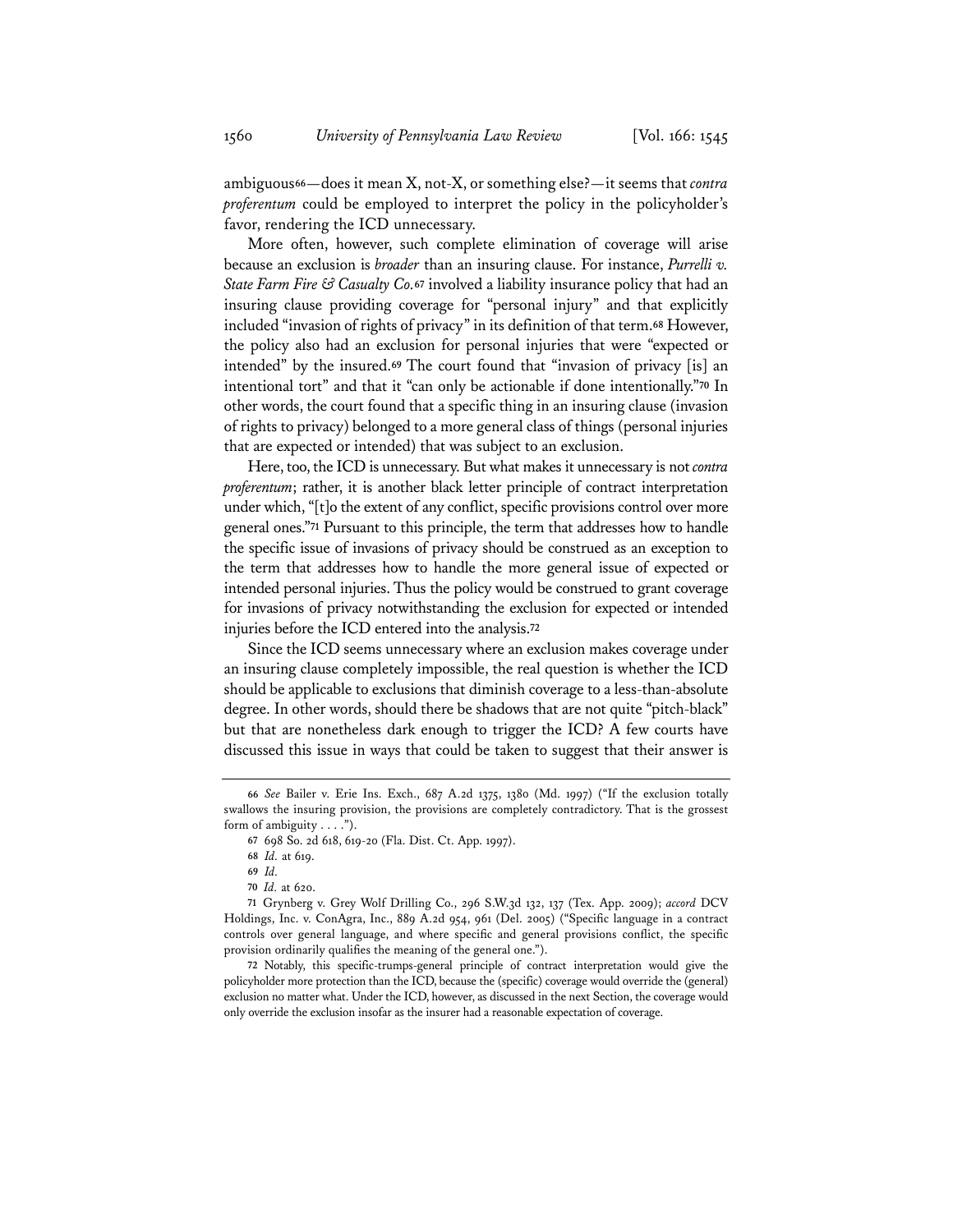no.**<sup>73</sup>** However, none of those courts actually held that the ICD could only be triggered by exclusions that completely eliminate coverage; rather, they were saying that such pitch-black shadows are sufficient to trigger the ICD, without deciding whether they are necessary.**<sup>74</sup>**

The prevailing view is that the ICD can be triggered by exclusions that do not completely eliminate the possibility of the policyholder benefiting from the coverage in question.**<sup>75</sup>** Courts have varied, however, in how they describe the degree to which an exclusion must eliminate coverage in order to trigger the ICD. One common—though, as I will explain, imperfect—formulation of this non-absolutist standard is that coverage is illusory when there is no "reasonably

**75** *See* Monticello Ins. Co. v. Mike's Speedway Lounge, Inc., 949 F. Supp. 694, 701 (S.D. Ind. 1996) ("[A]n insurer cannot avoid an illusory coverage problem by simply conceiving of a single hypothetical situation to which coverage would apply[, because] illusory coverage is a matter of degree, not absolutes."); Chase v. State Farm Fire & Cas. Co., 780 A.2d 1123, 1131 (D.C. 2001) (finding that coverage was not illusory because it was not "non-existent or de minimis"); Martinez v. Idaho Ctys. Reciprocal Mgmt. Program, 999 P.2d 902, 907 (Idaho 2000) (holding that coverage is illusory if "it is extremely minimal and affords no realistic protection to any group or class of injured persons," even if "there might be some small circumstance where coverage could arguably exist"); Davidson v. Cincinnati Ins. Co., 572 N.E.2d 502, 507 (Ind. Ct. App. 1991) (holding that coverage is illusory if it "will not [yield] benefits under any reasonably expected set of circumstances"); Pressman v. Aetna Cas. & Sur. Co., 574 A.2d 757, 759 (R.I. 1990) (holding coverage to be illusory because it would be precluded "in almost any circumstance" aside from the highly unlikely scenario in which "the insured had his own generator located inside the building"); Gillund v. Meridian Mut. Ins. Co., 778 N.W.2d 662, 668 (Wis. Ct. App. 2009) ("Coverage is illusory when an insured cannot foresee any circumstances under which he or she would collect under a particular policy provision.").

**<sup>73</sup>** *See, e.g.*, Bagley v. Monticello Ins. Co., 720 N.E.2d 813, 817 (Mass. 1999) ("[I]f the policy still provides coverage for some acts, it is not illusory simply because of a potentially wide exclusion."); Danis v. Great Am. Ins. Co., 823 N.E.2d 59, 74 (Ohio Ct. App. 2005) ("An insurance contract is not illusory where the insured obtains some benefit."); *see also, e.g.*, Titan Indem. Co. v. Cameron, No. 01-5435, 2002 WL 1774059, at \*18 (E.D. Pa. July 30, 2002) (quoting *Bagley*), *aff'd*, 77 F. App'x 91 (3d Cir. 2003); Associated Cmty. Bancorp, Inc. v. St. Paul Mercury Ins. Co., 989 N.Y.S.2d 15, 16 (N.Y. App. Div. 2014) (same).

**<sup>74</sup>** In *Bagley*, the court held that an exclusion for illegal acts did not render a general liability policy illusory, because the policy still covered plenty of liability arising out of legal acts. 720 N.E.2d at 818. In *Danis*, the court held that a pollution exclusion in a directors' and officers' liability policy did not create illusory coverage because it left coverage available for pollution-related shareholder derivative suits, which are not all that unlikely. 823 N.E.2d at 74. In *Titan*, the court found that coverage in a law enforcement officer's liability insurance policy for civil rights violations was not rendered illusory by an exclusion for expected or intended harm, because there would still be coverage in the highly plausible scenario in which a civil rights violation was committed without knowledge or intent (e.g., by using objectively unreasonable force). 2002 WL 1774059, at \*19. In *Associated Cmty. Bancorp*, the court held that coverage under a "Bankers Professional Liability Insuring Agreement" was not rendered illusory by an exclusion for claims for "the actual loss of money, securities, property or other items of value in the custody or control of [the bank]" because the exclusion left a "broad range of coverage" in place "that may arise in connection with plaintiffs' provision of ordinary banking services." 989 N.Y.S.2d at 16. Thus, none of these cases held that even the slightest possibility of coverage benefiting a policyholder is enough to make it non-illusory.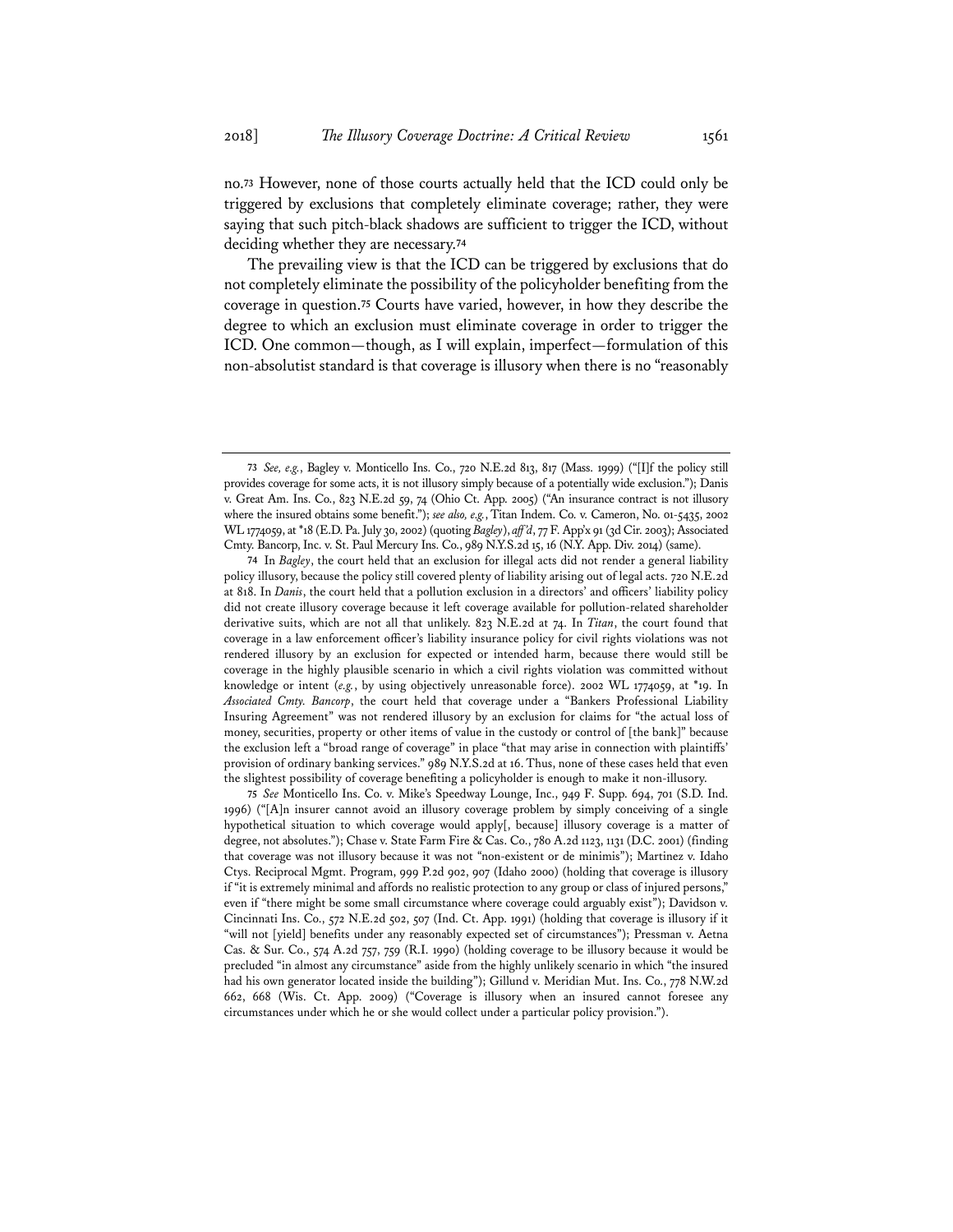expected set of circumstances" under which the policyholder would be able to collect benefits from the policy.**<sup>76</sup>**

A revealing illustration of what this "reasonably expected set of circumstances" standard actually means was provided by *Haag v. Castro*.**<sup>77</sup>** That case involved a business auto liability insurance policy that covered liability for injuries arising out of accidents with rented vehicles, but only while the rented vehicle was "being used in the business of the Named Insured."**<sup>78</sup>** The named insured was the Indiana Youth Soccer Association ("IYSA").**<sup>79</sup>** After an IYSA-certified soccer coach got into an accident while driving his team around in a rented car on a team-building whitewater rafting trip, the insurer denied coverage on the basis that the vehicle was not being used "in the business" of the IYSA at the time of the accident.**<sup>80</sup>** The Supreme Court of Indiana agreed that the vehicle's use was not in the business of the IYSA, because the IYSA's business was limited to " $(1)$  promoting soccer or  $(2)$  regulating leagues, teams, players, and referees or (3) conducting specific events."**<sup>81</sup>**

The court also found that the business use restriction did not render coverage for rental car accidents illusory.**<sup>82</sup>** It reiterated Indiana's rule that "[c]overage under an insurance policy is not illusory unless the policy would not pay benefits under any reasonably expected set of circumstances."**<sup>83</sup>** And it reasoned that there *were* circumstances in which the coverage would be valuable:

In the course of traveling to promote youth soccer or in transporting a celebrity guest—perhaps a member of our national team like Lauren Cheney or Lori Lindsey—to an IYSA sponsored event, an employee or volunteer might be involved in an auto accident while using a rented vehicle. The coverage is not illusory.**<sup>84</sup>**

**<sup>76</sup>** *See* Meridian Mut. Ins. Co. v. Richie, 540 N.E.2d 27, 30 (Ind. 1989), *vacated on reh'g*, 544 N.E.2d 488 (Ind. 1989); *see also* Hanover Ins. Co. v. Vemma Int'l Holdings Inc., No. 16-01071, 2016 WL 4059606, at \*8 (D. Ariz. July 29, 2016) (interpreting Arizona law to hold that coverage is illusory if it "would result in no payment of benefits under any reasonably expected circumstances"); Great N. Ins. Co. v. Greenwich Ins. Co., No. 05-635, 2008 WL 2048354, at \*5 (W.D. Pa. May 12, 2008) (quoting *Meridian* as a representation of the rule under Pennsylvania law); Link v. Gen. Cas. Co. of Wis., 518 N.W.2d 261, 263 (Wis. Ct. App. 1994) (same for Wisconsin law).

**<sup>77</sup>** 959 N.E.2d 819 (Ind. 2012).

**<sup>78</sup>** *Id.* at 821.

**<sup>79</sup>** *Id.*

**<sup>80</sup>** *Id.*

**<sup>81</sup>** *Id.* at 824-25. Reasonable people can disagree over this, as did a dissenting judge. *See id.* at 826-27 (Dickson, J., dissenting) ("[A] reasonable construction of the hired auto endorsement supports coverage . . . ."). However, for these purposes, let us suppose that the majority was correct that the business use restriction would preclude coverage for the claim at issue if enforced as written.

**<sup>82</sup>** *Id.* at 824.

**<sup>83</sup>** *Id.* (internal quotation marks and citations omitted).

**<sup>84</sup>** *Id.*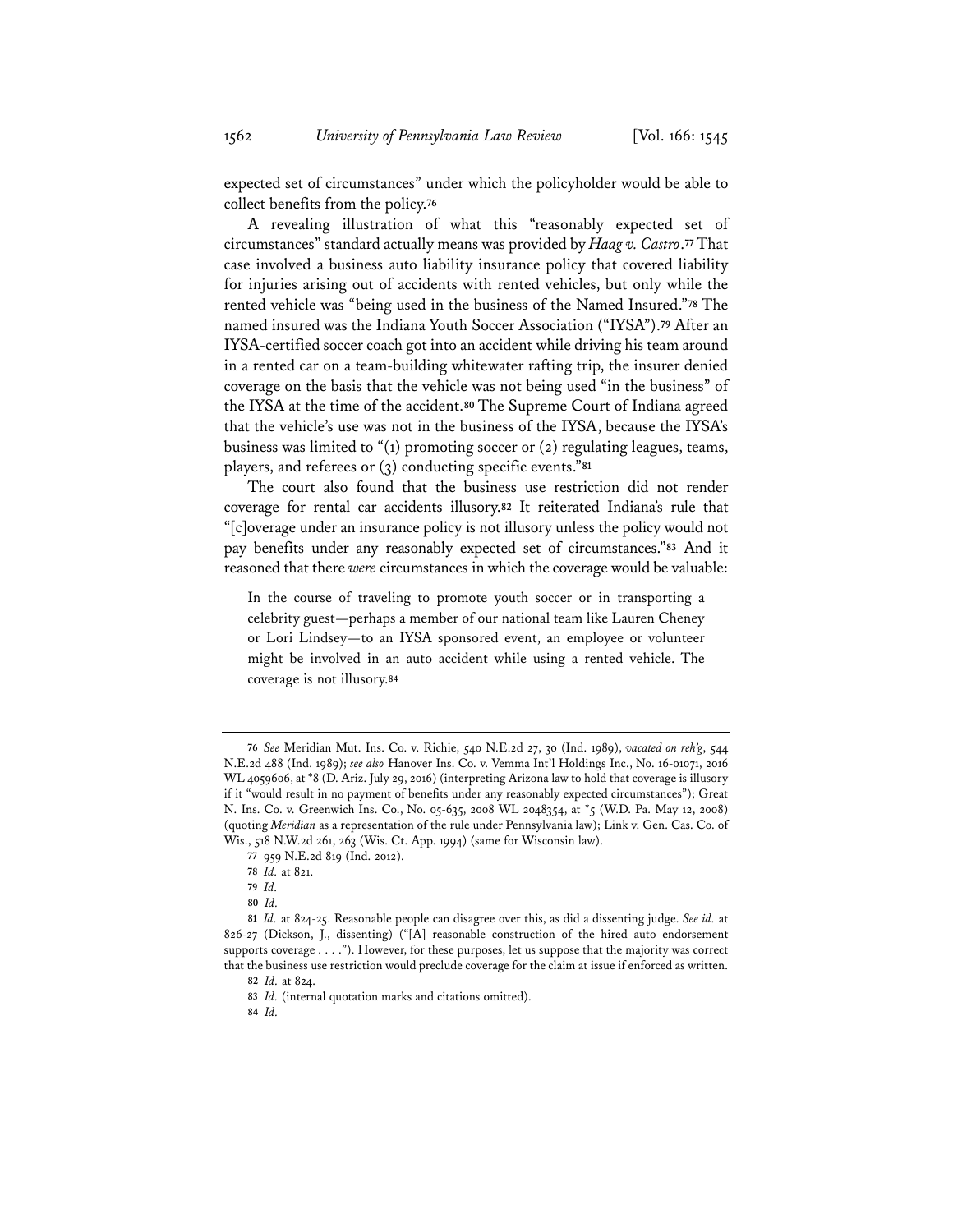The Indiana Supreme Court's ICD analysis in *Haag* reveals that its "reasonably expected set of circumstances" formulation does not clearly express its true standard. The set of circumstances that prevented the ICD from being triggered—namely, circumstances under which a rental car is being used in the IYSA's business—did not need to be *expected* (let alone *reasonably* expected) to arise. Rather, the court found it was sufficient that such circumstances *"might"* arise. Thus, it seems as though what the court is looking for are not circumstances that are reasonably expected, but possible circumstances that are simply not far-fetched.

Accordingly, the "reasonably expected set of circumstances" formulation should be jettisoned and replaced with formulations that more straightforwardly convey that the probability of the coverage ever benefiting the policyholder needs to be very close to zero.**<sup>85</sup>** One court offered the following helpful guidance in this vein: "'[A]n insurer cannot avoid an illusory coverage problem by simply conceiving of a single hypothetical situation to which coverage would apply.' A plaintiff relying on the [ICD] can prevail by showing that the likelihood of coverage is 'sufficiently remote to be deemed illusory.'"**<sup>86</sup>**

But, setting aside quibbles about how best to articulate the standard, the prevailing view among American courts that have adopted the ICD is that it can be triggered by exclusions that do not absolutely eliminate coverage, as long as they come close. The shadows have to be very dark, but not necessarily pitch-black.

### C. *Reforming Policies That Have Illusory Coverage*

Once a court determines that the ICD has been triggered—which is to say that the policy contains illusory coverage—the next question is, so what? Should the illusory coverage–creating exclusion be automatically struck from the policy

**<sup>85</sup>** For good examples of these plausibility-themed formulations, see *Colo. Intergovernmental Risk Sharing Agency v. Northfield Ins. Co.*, 207 P.3d 839, 843 (Colo. App. 2008) ("Exclusions impermissibly render coverage illusory when they in effect allow the insurer to receive premiums when realistically it is not incurring any risk of liability." (quoting O'Connor v. Proprietors Ins. Co., 696 P.2d 282, 285 (Colo. 1985))); *Chase v. State Farm Fire & Cas. Co.*, 780 A.2d 1123, 1131 (D.C. 2001) (finding that coverage was not illusory because it was not "non-existent or de minimis"); *Martinez v. Idaho Ctys. Reciprocal Mgmt. Program*, 999 P.2d 902, 907 (Idaho 2000) (holding that coverage is illusory if "it is extremely minimal and affords no realistic protection to any group or class of injured persons," even if "there might be some small circumstance where coverage could arguably exist"); *Pressman v. Aetna Cas. & Sur. Co.*, 574 A.2d 757, 759 (R.I. 1990) (holding coverage to be illusory because it would be precluded "in almost any circumstance" aside from the highly unlikely scenario in which "the insured had his own generator located inside the building").

**<sup>86</sup>** Great N. Ins. Co. v. Greenwich Ins. Co., No. 05-635, 2008 WL 2048354, at \*5 (W.D. Pa. May 12, 2008) (quoting Monticello Ins. Co. v. Mike's Speedway Lounge, Inc., 949 F. Supp. 694, 701 (S.D. Ind. 1996) and Meridian Mut. Ins. Co. v. Richie, 540 N.E.2d 27, 30 (Ind. 1989)); *see also* Nautilus Ins. Co. v. Sunset Strip, Inc., No. 1:14-01273, 2015 WL 4545876, at \*6 (S.D. Ind. July 28, 2015) ("Indiana courts have phrased this inquiry as whether the hypothetical coverage is so sufficiently remote [as] to be deemed illusory." (quoting *Monticello Ins. Co.*, 949 F. Supp. at 701)).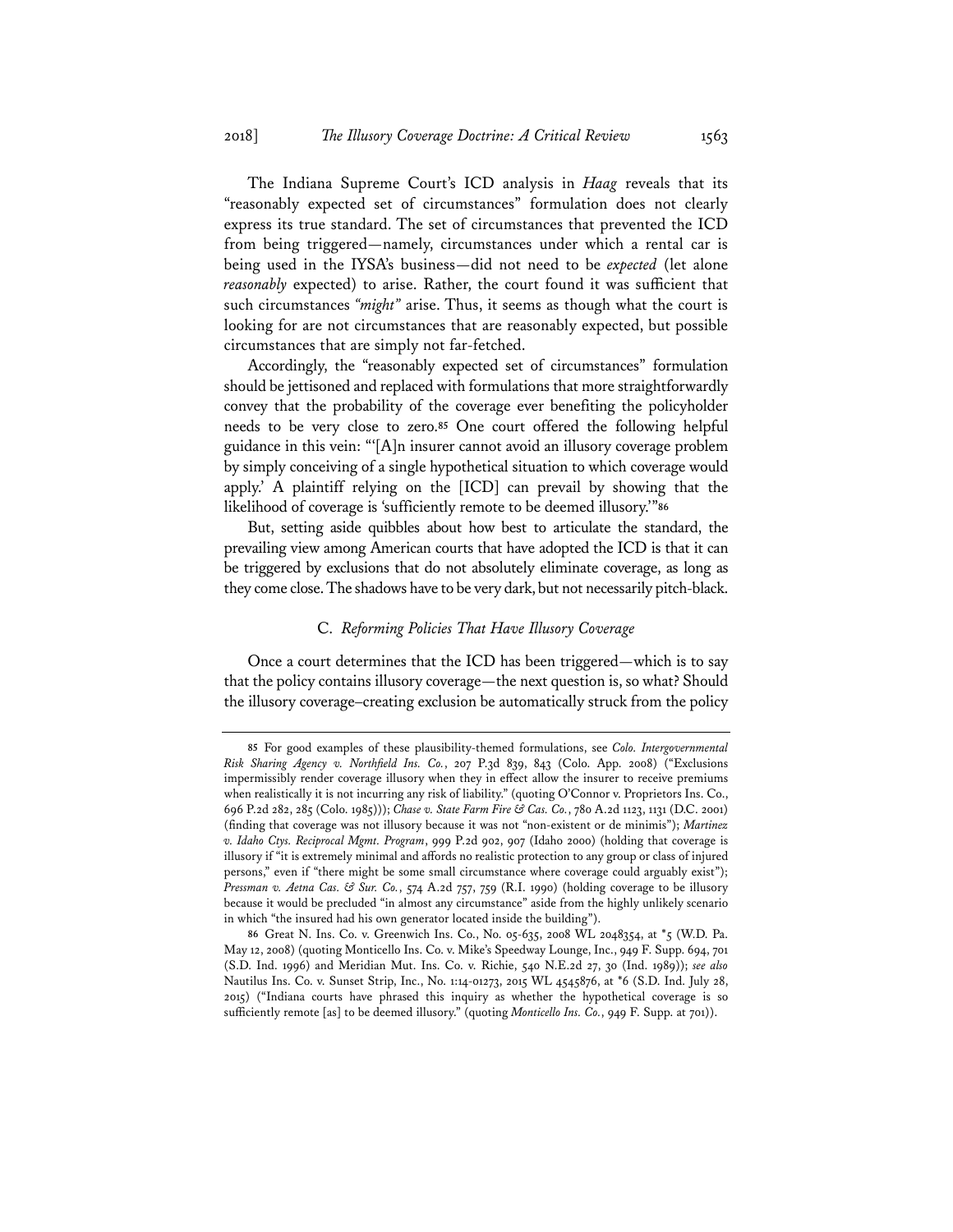entirely? To my knowledge, no court has applied such an approach. Instead, following Indiana's lead, courts typically hold that an illusory coverage–creating exclusion should be reformed only insofar as it contradicts the policyholder's reasonable expectations regarding the coverage available under the policy.**<sup>87</sup>** The clearest articulation of this rule in the case law is as follows:

[An] illusory coverage argument . . . requires a two-part analysis: The Court must first determine whether the policy is in fact illusory. If the policy is *not* illusory, then the unambiguous terms of the policy control . . . . If the policy *is* illusory, then the Court must then determine whether [the policyholder] had a reasonable expectation that claims such as [the] cause of action [for which the policyholder is seeking coverage] would be covered by the policy.**<sup>88</sup>**

A helpful illustration of this rule's application can be found in the case described in this Comment's opening sentence, *Monticello Ins. Co. v. Mike's Speedway Lounge, Inc.***<sup>89</sup>** There, an insurance company sold a tavern a general commercial liability insurance policy that contained an "absolute liquor" exclusion that barred coverage for claims "arising out of or in connection with the manufacturing, selling, distributing, serving, or furnishing of any alcoholic beverages."**<sup>90</sup>** When the tavern was sued for failing to prevent one of its intoxicated patrons from killing another patron and sought coverage from its insurer, the insurer tried to deny coverage on the basis of the absolute liquor exclusion.**<sup>91</sup>** The court found that the exclusion was so broad that it rendered the tavern's commercial general liability coverage illusory.**<sup>92</sup>**

- **88** *Nautilus*, 2015 WL 4545876, at \*6.
- **89** 949 F. Supp. 694.
- **90** *Id.* at 696.
- **91** *Id.*

**<sup>87</sup>** *See, e.g.*, St. Paul Mercury Ins. Co. v. F.D.I.C., 774 F.3d 702, 709 (11th Cir. 2014) ("[A] court must not interpret a policy to allow an insurer to provide largely illusory coverage. In other words, 'Georgia public policy disfavors insurance provisions that permit the insurer, at the expense of the insured, to avoid the risk for which the insurer has been paid *and for which the insured reasonably expects it is covered*.'" (emphasis added) (quoting Barrett v. Nat'l Union Fire Ins. Co. of Pittsburgh, 696 S.E.2d 326, 330 (Ga. Ct. App. 2010))); *Monticello Ins. Co.*, 949 F. Supp. at 704 (denying an insurance company's motion for summary judgment under Indiana law because the coverage that it sold its insured was illusory, and the insured had raised a genuine issue of material fact as to whether it had reasonably expected the claim in question to be covered when it bought the policy); Davidson v. Cincinnati Ins. Co., 572 N.E.2d 502, 508 (Ind. Ct. App. 1991) ("Provisions in an insurance policy, which are unambiguous when read within the policy as a whole, but in effect, provide only illusory coverage, should be enforced to satisfy the reasonable expectations of the insured."); Gillund v. Meridian Mut. Ins. Co., 778 N.W.2d 662, 669 (Wis. Ct. App. 2009) ("Where coverage is illusory, we have concluded that the contract should be reformed so that it comports with the insured's reasonable expectations.").

**<sup>92</sup>** *Id.* at 702 ("[W]hile there might be some possibility of claims against a tavern that cannot be said to have arisen out of . . . the business of selling, distributing, serving, or furnishing alcoholic beverages, the prospect seems to be 'sufficiently remote' as to warrant the conclusion that this coverage was illusory.").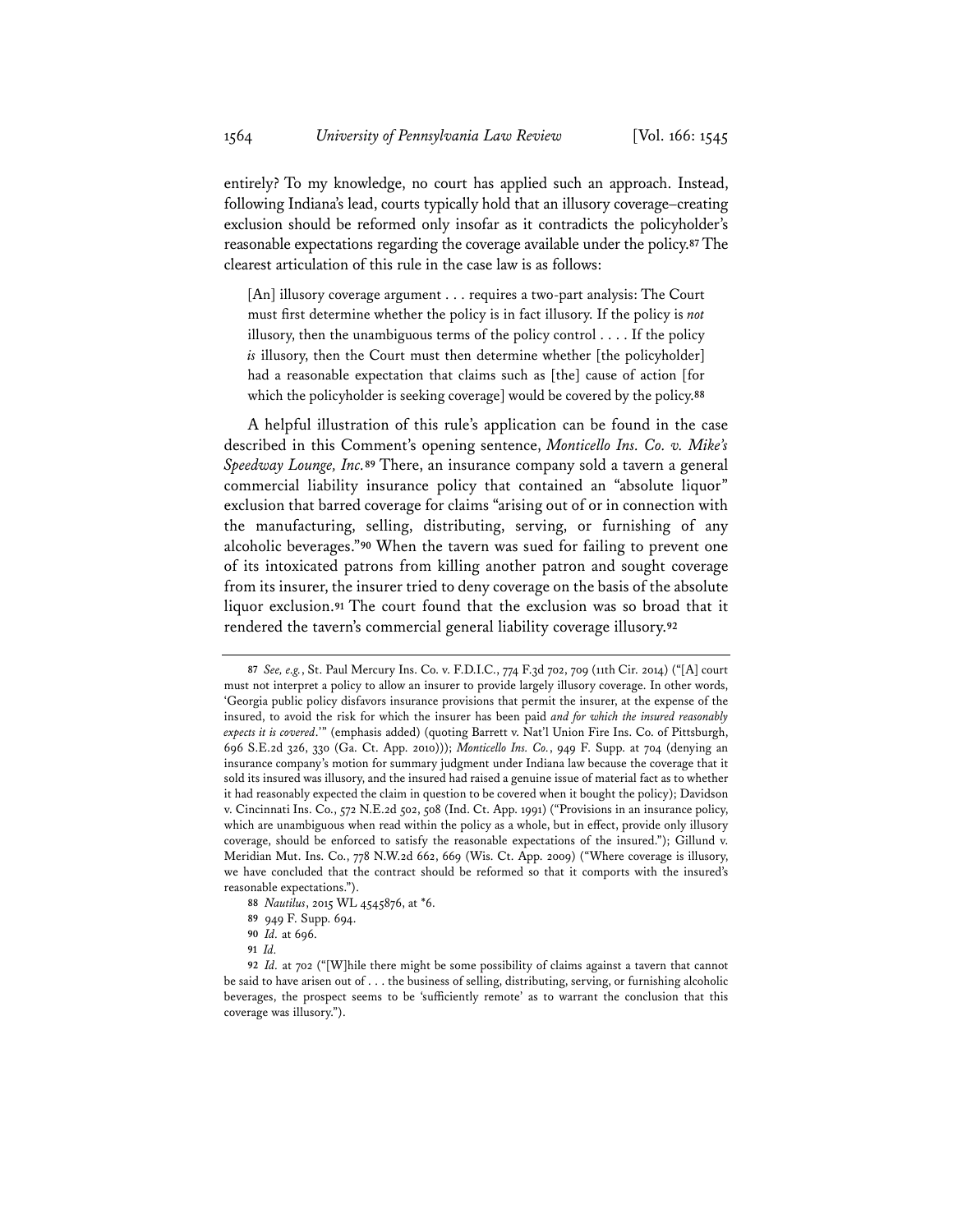Yet, the finding that the absolute liquor exclusion rendered coverage illusory was not sufficient to make that exclusion unenforceable against the claim for which the tavern sought coverage. Rather, the court also had to find, as a factual matter, that the tavern's owner had reasonably expected claims like the one at issue to be covered by the policy at the time he purchased it.**<sup>93</sup>** The court summarized its analysis of this factual issue as follows:

[The tavern] has raised a genuine issue of material fact on the question of its reasonable expectation of coverage. [Its owner] contracted to buy commercial general liability coverage for a tavern. His affidavit provides evidence that he aimed to obtain insurance against the risk that patrons would suffer injury on the premises. [The owner] explains that he purchased insurance in order to protect [the tavern] from liability resulting from the business of furnishing alcoholic beverages to patrons. The policy on its face purports to provide commercial general liability coverage for a tavern, yet also purports to exclude from coverage any personal injury and property damage claims "connected with" the selling, distributing, manufacturing, or furnishing of alcoholic beverages. The policy language in and of itself is sufficient to create a genuine issue of material fact as to [the owner's] reasonable expectation of insurance coverage.**<sup>94</sup>**

*Mike's Speedway* also involves another issue related to how courts should reform policies once they have been found to contain illusory coverage. We can think of it as the issue of "multiple sufficient shadows." Suppose there are two separate exclusions that each casts its own shadow on the same coverage. And suppose either of those exclusions would be independently sufficient to deny coverage for the claim brought by the policyholder. What if one of those shadows is dark enough to trigger the ICD, while the other shadow is not? Should the policyholder's reasonable expectations override the effects of *both* of those exclusions, so that the claim is deemed to be covered? Or should the exclusion that casts the fainter, non-illusory coverage–creating shadow remain enforceable, regardless of the policyholder's reasonable expectations, so as to deny the claim?

In *Mike's Speedway*, there were two additional exclusions that did *not* create illusory coverage and that, if enforced, would have provided a sound basis for denying the tavern's claim—an "assault and battery" exclusion and a "dram shop" exclusion.**<sup>95</sup>** "The issue here," the court stated, "is whether, as a matter of law, [the insurer] may rely on these other exclusions to defeat coverage under a policy that provided only illusory liability coverage from

**<sup>93</sup>** *Id.* at 702-04.

**<sup>94</sup>** *Id.* at 704.

**<sup>95</sup>** *Id.* at 696-97, 703.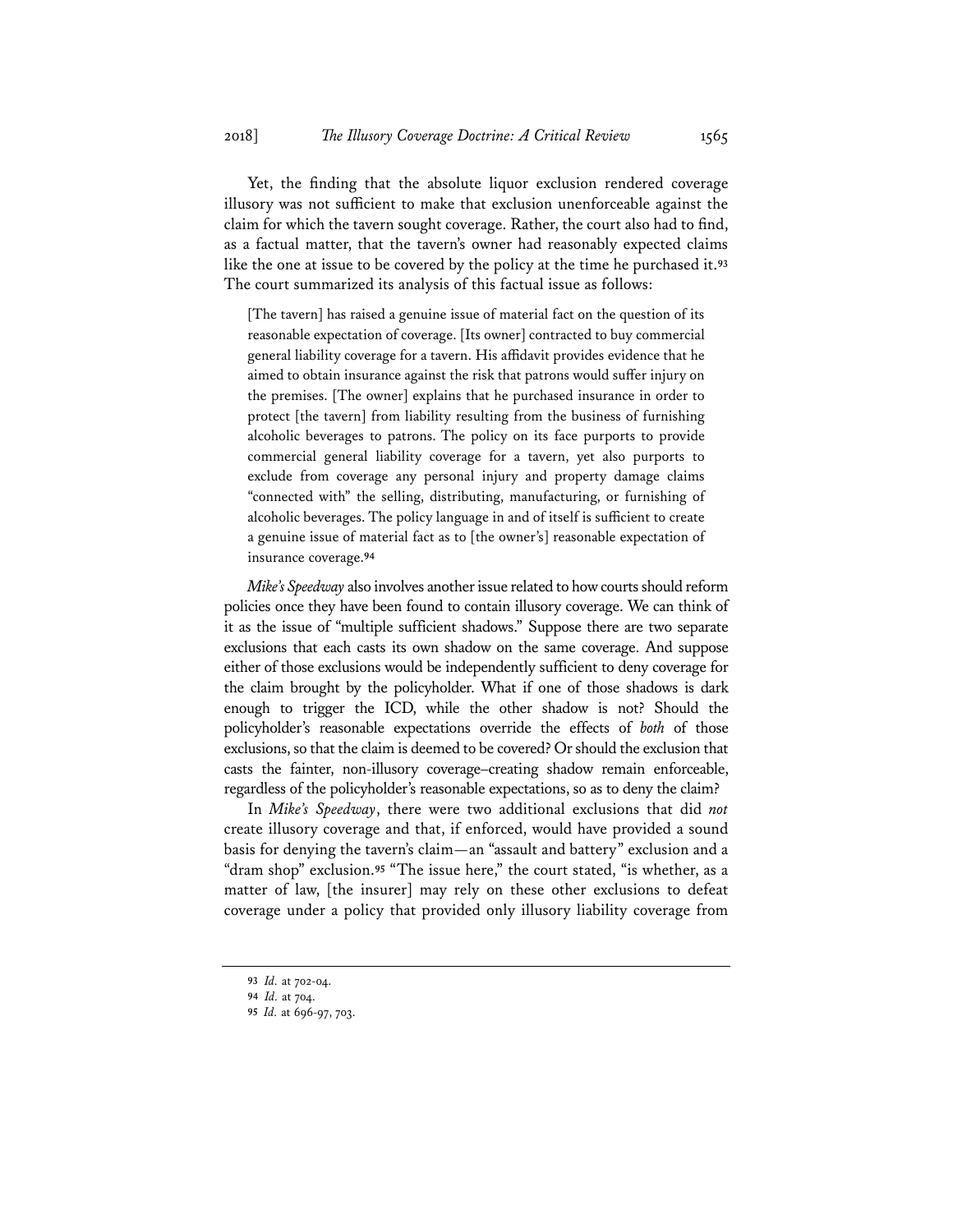the beginning."**<sup>96</sup>** It held that "Indiana courts would not permit [the insurer] to take advantage of these other exclusions" because "Indiana courts treat illusory insurance coverage as a violation of public policy" and "[f]rom that perspective, an insurance company that has sold illusory coverage is not likely to receive a sympathetic audience for its arguments that other exclusions nevertheless still bar coverage."**<sup>97</sup>** Thus, the *Mike's Speedway* court effectively held that, if *any* exclusion casts a shadow over a piece of coverage that alone is dark enough to trigger the ICD, then *all* exclusions that cast separate shadows on that same piece of coverage are unenforceable to the extent that they conflict with the policyholder's reasonable expectations.

Other courts disagree. For example, in *DISH Network Corp. v. Arch Specialty Insurance Co.*, the court held that a "Satellite Exclusion" in DISH Network's liability insurance policy was unenforceable because the court could "envision no scenario in which the exclusion would not apply."**<sup>98</sup>** However, the court nonetheless allowed the insurer to rely on "another, legally sound exclusion" as a basis upon which to deny coverage for DISH Network's claim.**<sup>99</sup>** Likewise, in *Gillund v. Meridian Mutual Insurance Co.*, the court held that, even if an insurance policy's limitation of coverage to "accidents" rendered its purported coverage for invasions of privacy illusory, the insurer could still rely on a valid exclusion for violations of penal laws to deny coverage to a policyholder whose invasion of privacy amounted to such a violation.**<sup>100</sup>**

I agree with the approach taken in *DISH Network* and *Gillund*, under which the fact that one exclusion's enforcement would render certain coverage illusory has no effect on the enforceability of other non-illusory coverage–creating exclusions with respect to that same coverage. The contrary approach taken in *Mike's Speedway* could create unfair windfalls for policyholders and put insurers in excessive danger of being forced to cover more risk than they intended to underwrite. That approach would also unduly complicate coverage disputes, since it would give policyholders a reason to challenge various *arguably* illusory coverage–creating exclusions in their policies that otherwise would have been totally irrelevant to a dispute.

**<sup>96</sup>** *Id.* at 703.

**<sup>97</sup>** *Id.*

**<sup>98</sup>** 989 F. Supp. 2d 1137, 1153-54 (D. Colo. 2013), *aff 'd sub nom.* Dish Network Corp. v. Arrowood Indem. Co., 772 F.3d 856 (10th Cir. 2014). The Satellite Exclusion stated that "This insurance does not apply to Bodily Injury, Property Damage, Personal Injury or Advertising Injury arising out of the ownership, operation or use of any satellite." *Id.* at 1153. Since DISH Network is "in the subscription satellite television business," the exclusion, if enforced, would apply to virtually all of DISH Network's claims. *Id.* at 1153-54.

**<sup>99</sup>** *Id.* at 1154. The "legally sound" exclusion was a "Business Exclusion" that barred coverage for "'[a]dvertising injury' arising out of . . . an offense committed by an insured whose business is advertising, broadcasting, publishing or telecasting." *Id.* at 1146-47.

**<sup>100</sup>** 778 N.W.2d 662, 669 (Wis. Ct. App. 2009).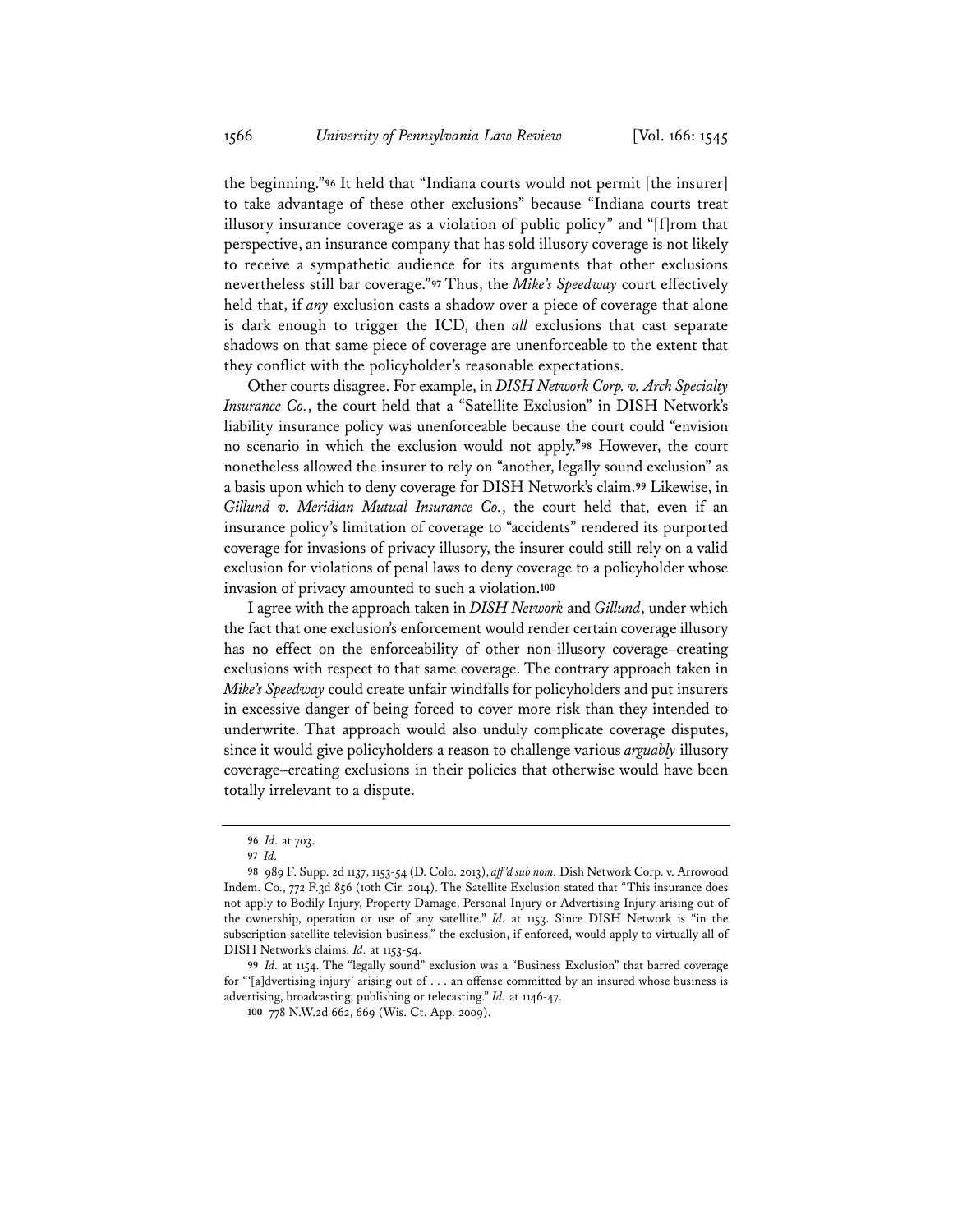The *Mike's Speedway* approach appears to be motivated by a desire to deter insurers from issuing policies with exclusions that trigger the ICD. But sufficient deterrence would be created by overriding those "bad" exclusions with the policyholder's reasonable expectations, even if all the other exclusions remained fully enforceable. For these reasons, the only exclusions that should be overridden by policyholders' reasonable expectations pursuant to the ICD should be those that actually trigger the ICD.**<sup>101</sup>**

# III. HOW THE DOCTRINE COMPARES TO ITS ALTERNATIVES

Given the background principle that insurance policies should generally be construed as they are written,**<sup>102</sup>** any doctrine whose purpose is to require insurers to provide coverage that is excluded by the unambiguous language of their policies could seem adverse to the interests of the insurance industry. Thus, it is worth noting that the ICD is friendlier to the insurance industry than the alternative doctrines that could be implicated by the same fact patterns, namely *conta preferentum* and the doctrine of reasonable expectations.

# A. *The ICD and* Contra Proferentum

If a court looks at an exclusion that casts a dark shadow over coverage and sees *ambiguity*, the court will apply *contra proferentum* and resolve the ambiguity in the policyholder's favor, even if the policyholder had no reasonable expectation of coverage. If, on the other hand, the court looks at the same policy and instead sees *illusory coverage*, the court will only grant coverage if the policyholder can show that he or she reasonably expected the coverage to be available.

**<sup>101</sup>** Notice the difference between (1) the situations discussed here, in which there is one illusory coverage–creating exclusion and one non-illusory coverage–creating exclusion, and each is independently sufficient to deny the policyholder's claim, and (2) situations in which illusory coverage is created by the cumulative effects of multiple exclusions. An example of the former would be a policy with both an exclusion for "A" and an exclusion for "A-Z," while an example of the latter would be a policy with twenty-six exclusions, one for each letter of the alphabet. If a policyholder brings a claim for "A," and reasonably expects "A" to be covered, his coverage should be denied if he has the former policy, because the illusory coverage–creating "A-Z" exclusion should not invalidate the "A" exclusion that is independently sufficient to deny the claim. But coverage for "A" should be granted if he has the latter policy, because the cumulative effect of the "A" exclusion combined with the twenty-five other exclusions effectively creates an "A-Z" exclusion that triggers the ICD.

**<sup>102</sup>** *See* RESTATEMENT OF THE LAW OF LIAB.INS. § 3 (AM. LAW INST., Proposed Final Draft 2017) (stating that there is a "presumption in favor of plain meaning" in insurance policy interpretation); *see also* 16 SAMUEL WILLISTON & RICHARD A. LORD, A TREATISE ON THE LAW OF CONTRACTS § 49:14 (4th ed. 1993) (stating that the terms of insurance policies, like those in other kinds of contracts, should be "accorded their plain and ordinary, popular or commonly accepted meaning, unless it appears from the policy itself or by usage that the parties intended to use the words in a special or technical sense" (footnotes omitted)).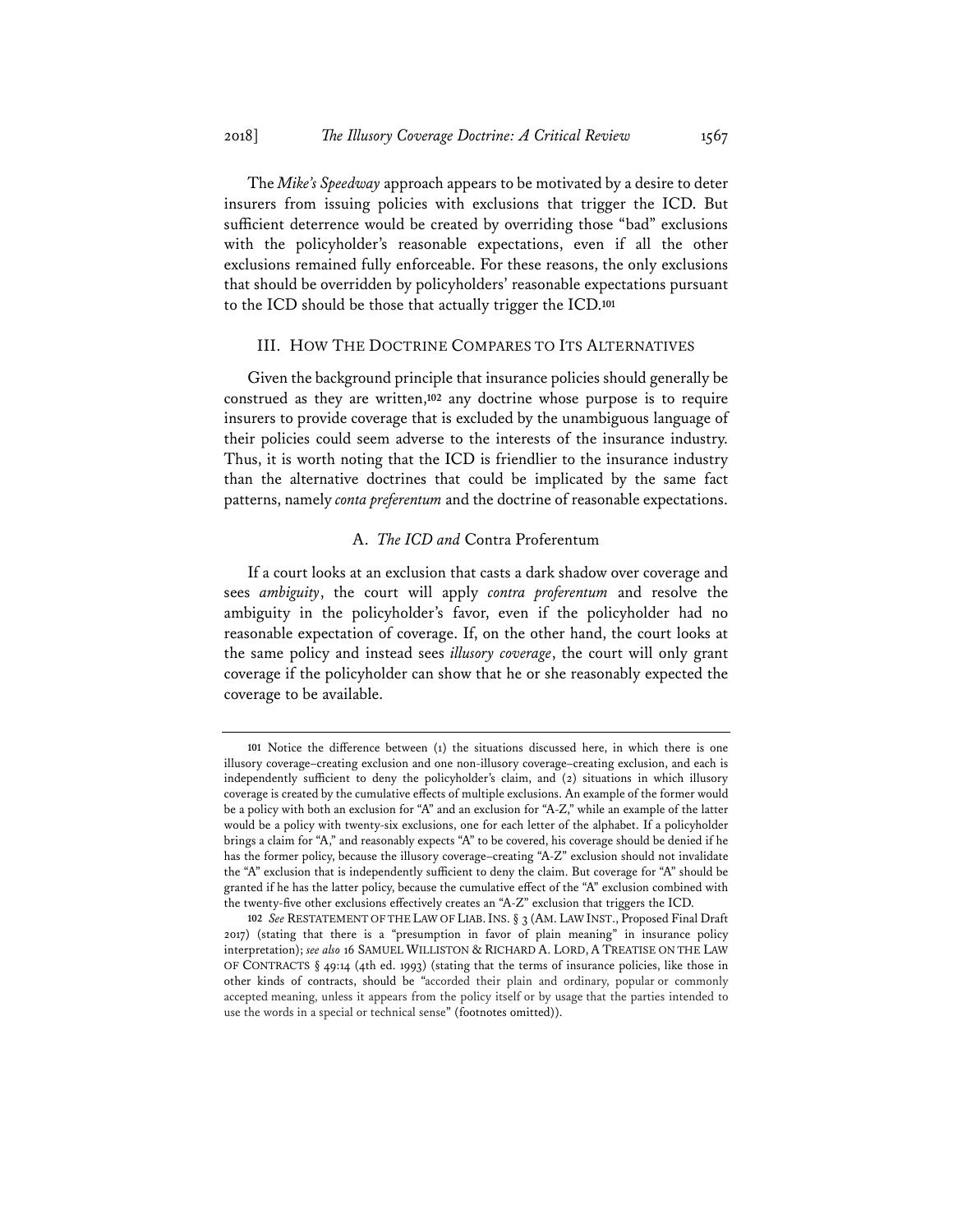This difference can be neatly illustrated by comparing *Kiger* and *Mike's Speedway*. In *Kiger*, a gas station's "garage policy" had a pollution exclusion that "excluded the major source of potential liability."**<sup>103</sup>** The same could be said of the absolute liquor exclusion in the policy sold to the tavern in *Mike's Speedway*.**<sup>104</sup>** Yet, the court in *Kiger* saw ambiguity and held that the "rule of construing exclusions strictly against the insurer and in favor of coverage . . . requires that coverage for the gasoline contamination which occurred be available."**<sup>105</sup>** In contrast, the court in *Mike's Speedway* saw illusory coverage and held that the policyholder could only receive the coverage he sought upon establishing that he reasonably expected such coverage at the time the policy was issued.**<sup>106</sup>**

Thus, conceiving of illusory coverage as a special issue governed by its own doctrine, and not as a form of ambiguity, would be an insurer-friendly move.

#### B. *The ICD and the Doctrine of Reasonable Expectations*

The ICD is also far friendlier to insurers than the doctrine of reasonable expectations. The crux of the doctrine of reasonable expectations is that "[t]he objectively reasonable expectations of [policyholders] regarding the terms of insurance contracts will be honored even though painstaking study of the policy provisions would have negated those expectations."**<sup>107</sup>** This is obviously a more expansive, pro-policyholder doctrine than the ICD, which requires that coverage be rendered illusory *and* that it be reasonably expected by the policyholder.

The reasonable expectations doctrine's leading case is *C & J Fertilizer, Inc. v. Allied Mutual Insurance Co.* There, the policy at issue offered coverage for "burglary" but contained what the court described as an "exclusion . . . masking as a definition."**<sup>108</sup>** Buried in "fine print," the exclusion removed coverage for burglaries from which there were no "visible marks made by tools, explosives, electricity or chemicals upon, or physical damage to, the exterior of the premises at the place of such entry."**<sup>109</sup>** The policyholder brought a claim for a burglary that left such visible marks on a door in the interior of the premises, but not the exterior, which was where the policy's fine print required the marks to be.**<sup>110</sup>** The Iowa Supreme Court held that, notwithstanding the exclusion "bur[ied]" in the written policy, the

**<sup>103</sup>** Am. States Ins. Co. v. Kiger, 662 N.E. 2d 945, 948 (Ind. 1996).

**<sup>104</sup>** Monticello Ins. Co. v. Mike's Speedway Lounge, Inc., 949 F. Supp. 694, 702 (S.D. Ind. 1996). **105** 662 N.E.2d at 949.

**<sup>106</sup>** 949 F. Supp. at 704.

**<sup>107</sup>** Keeton, *supra* note 40, at 967. For a review of the doctrine of illusory expectations, see generally Roger C. Henderson, *The Doctrine of Reasonable Expectations in Insurance Law After Two Decades*, 51 OHIO ST. L.J. 823 (1990).

**<sup>108</sup>** 227 N.W.2d 169, 177 (Iowa 1975).

**<sup>109</sup>** *Id.* at 171.

**<sup>110</sup>** *Id.*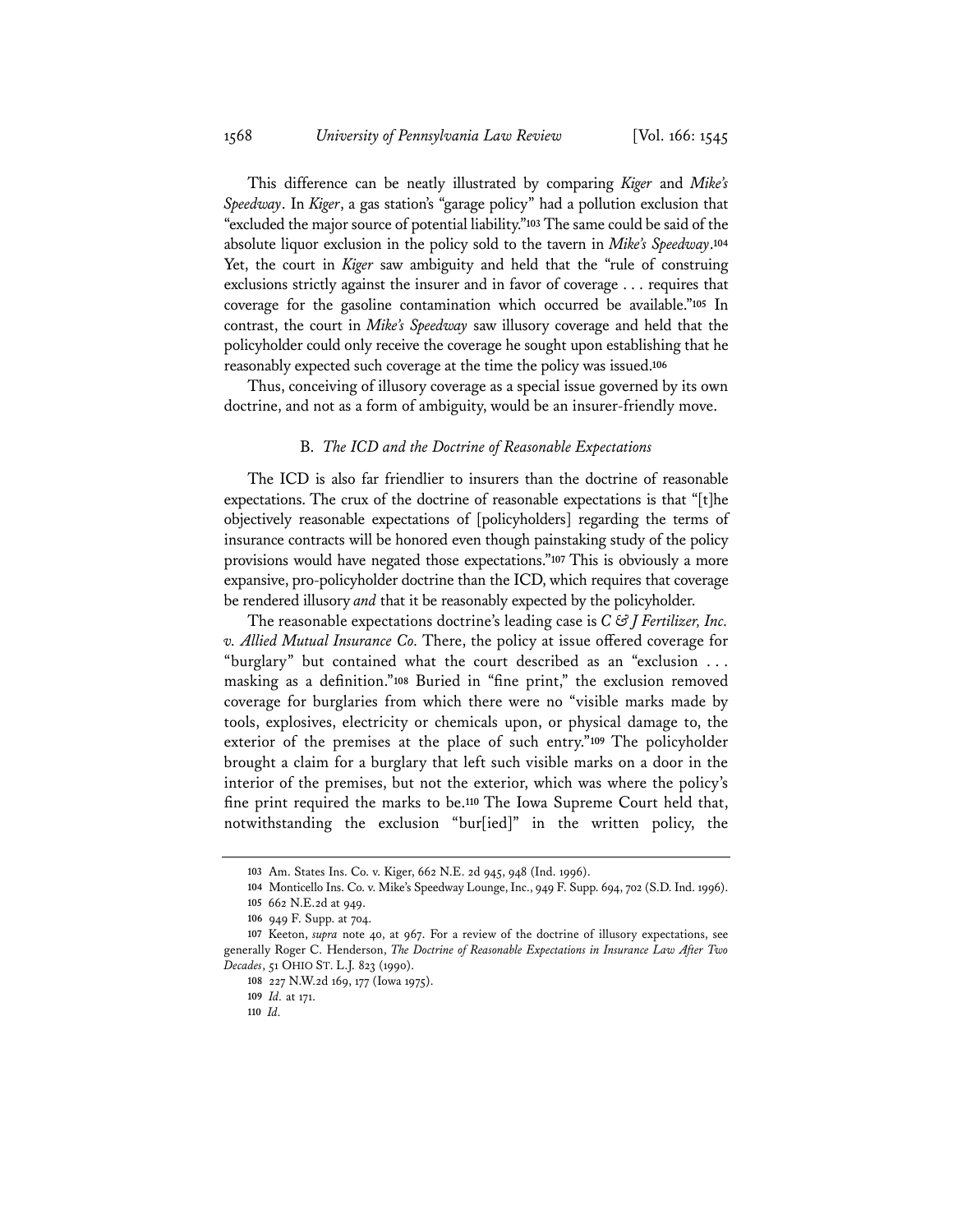policyholder had a reasonable expectation that burglaries such as the one that occurred would be covered under the policy.**<sup>111</sup>** On that basis, the court held that "the doctrine [of reasonable expectations] demands" that the burglary be deemed covered by the policy.**<sup>112</sup>**

Analyzing the same facts under the ICD, however, would have led to victory for the insurer. Clearly, the possibility of a burglary leaving the visible marks of force and violence on a premises' exterior, as required for coverage under the policy, is not so remote as to render the coverage illusory. Thus, the ICD would not have been triggered by the policy, and the analysis would never have reached the reasonable expectations prong, so coverage would have been validly denied.

The ICD can therefore be viewed as a narrowing of the doctrine of reasonable expectations. It restricts the circumstances under which a policyholder's reasonable expectations should override a policy's clear terms to those in which the insurer seeks to rely on exclusions that *not only* eliminate coverage for the specific claim being brought by the policyholder, but that *also* render certain coverage illusory. In other words, the ICD puts an illusory-coverage "filter" on the doctrine of reasonable expectations.**<sup>113</sup>**

This filter ameliorates the doctrine of reasonable expectations' main drawback, which is that it leaves insurers so uncertain about what risks they will actually be required to bear under their policies that they have trouble pricing them efficiently. Replacing the doctrine of reasonable expectations with the ICD would dramatically reduce insurers' uncertainty, because it is much easier for insurers to predict whether their policies will be held to contain illusory coverage than whether their policies will be held to violate a policyholder's reasonable expectations.

While there is obviously some vagueness in the standard for illusory coverage—how dark of a shadow is too dark?—there is far more vagueness in the doctrine of reasonable expectations. For one thing, a court's judgment as to the reasonableness of a policyholder's expectations turns on the amount of effort the court determines the policyholder should have made to read and understand the policy—a difficult determination for parties to predict in advance. The illusory-coverage "filter" would give insurers a "safe harbor": if insurers want to avoid the risk that a court will find it reasonable for a

**<sup>111</sup>** *Id.* at 177.

**<sup>112</sup>** *Id.*

**<sup>113</sup>** This way of looking at the ICD fits nicely with the *Nautilus* court's "two-part analysis" for the ICD—the first part looking at whether the coverage sought by the policyholder is illusory, and only the second part looking at whether the policyholder had a reasonable expectation of such coverage being available under the policy. Nautilus Ins. Co. v. Sunset Strip, Inc., No. 1:14-01273, 2015 WL 4545876, at \*6 (S.D. Ind. July 28, 2015).